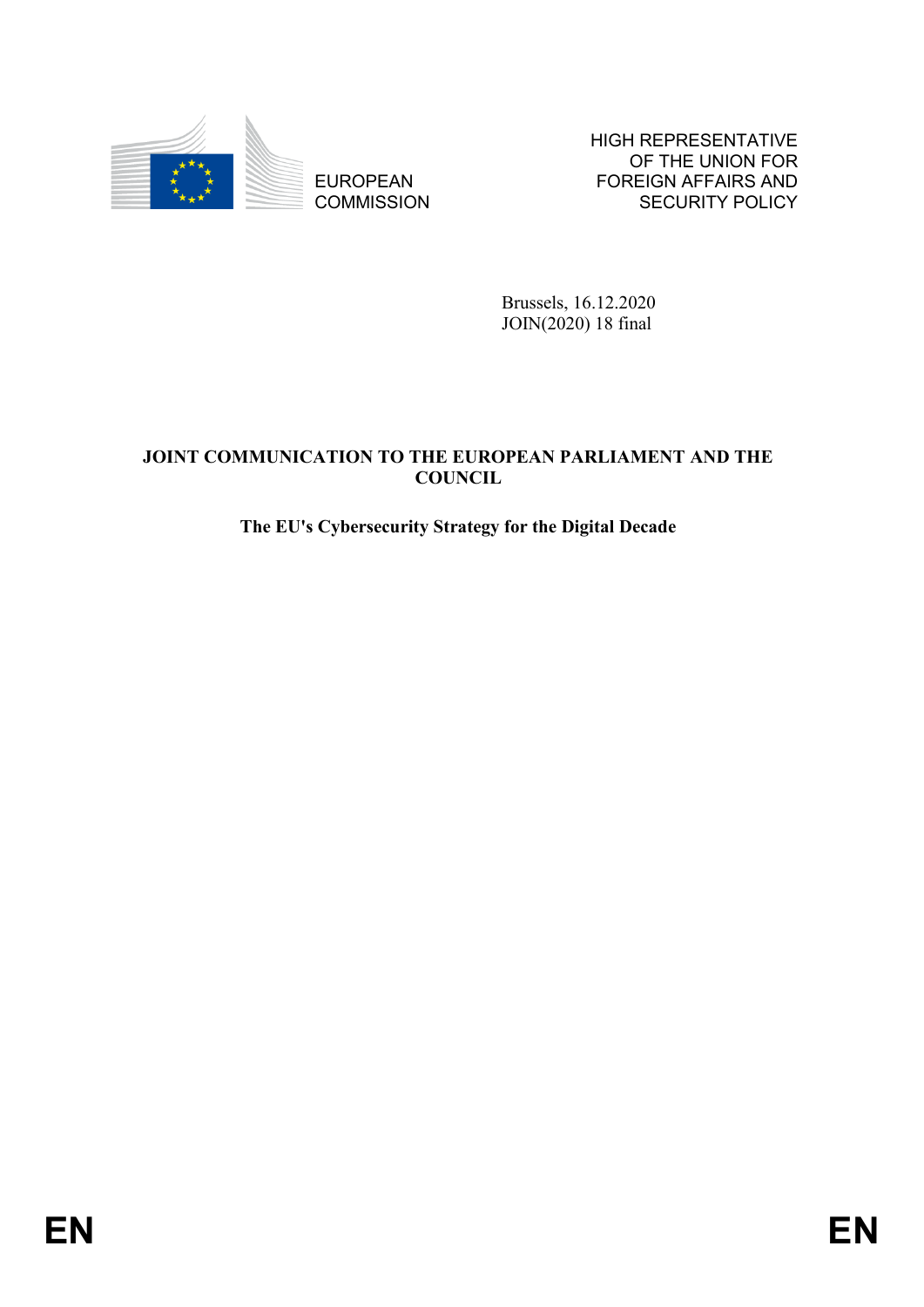### **JOINT COMMUNICATION TO THE EUROPEAN PARLIAMENT AND THE COUNCIL**

### **The EU's Cybersecurity Strategy for the Digital Decade**

### **I. INTRODUCTION: A CYBERSECURE DIGITAL TRANSFORMATION IN A COMPLEX THREAT ENVIRONMENT**

Cybersecurity is an integral part of Europeans' security. Whether it is connected devices, electricity grids, or banks, aircraft, public administrations or hospitals they use or frequent, people deserve to do so within the assurance that they will be shielded from cyber threats. The EU's economy, democracy and society depend more than ever on secure and reliable digital tools and connectivity. Cybersecurity is therefore essential for building a resilient, green and digital Europe.

**Transport, energy and health, telecommunications, finance, security, democratic processes, space and defence are heavily reliant on network and information systems that are increasingly interconnected**. Cross-sector interdependences are very strong because networks and information systems, in their turn, depend on a steady supply of electricity to function. Connected devices already outnumber people on the planet, and their number is forecast to rise to 25 billion by  $2025<sup>1</sup>$ : a quarter of these will be in Europe. Digitisation of working patterns has been accelerated by the COVID-19 pandemic, during which 40% of EU workers switched to telework, with likely permanent effects on everyday life<sup>2</sup>. This increases vulnerabilities to cyberattacks<sup>3</sup>. Connected objects are often shipped to the consumer with known vulnerabilities, which further increases the attack surface for malicious cyber activities<sup>4</sup>. The industrial landscape in the EU is increasingly digitised and connected; this also means that cyberattacks can have far greater impact on industries and ecosystems than ever before.

**The threat landscape is compounded by geopolitical tensions over the global and open Internet and over control of technologies across the whole supply chain<sup>5</sup>** . These tensions are reflected in the increasing number of nation states erecting digital borders. Restrictions of and on the Internet threaten global and open cyberspace, as well as the rule of law,

<sup>1</sup> Estimated by telecommunications trade association GSMA; [https://www.gsma.com/iot/wp](https://www.gsma.com/iot/wp-content/uploads/2018/08/GSMA-IoT-Infographic-2019.pdf)[content/uploads/2018/08/GSMA-IoT-Infographic-2019.pdf\)](https://www.gsma.com/iot/wp-content/uploads/2018/08/GSMA-IoT-Infographic-2019.pdf). The International Data Corporation forecast 42.6 billion connected machines, sensors, and cameras; [https://www.idc.com/getdoc.jsp?containerId=prUS45213219.](https://www.idc.com/getdoc.jsp?containerId=prUS45213219)

 $2$  According to a survey in June 2020, 47% of business leaders said they intended to allow employees to work remotely full-time even as it becomes possible to return to the workplace; 82% intended to permit remote working at least some of the time; [https://www.gartner.com/en/newsroom/press-releases/2020-07-14-gartner](https://www.gartner.com/en/newsroom/press-releases/2020-07-14-gartner-survey-reveals-82-percent-of-company-leaders-plan-to-allow-employees-to-work-remotely-some-of-the-time)[survey-reveals-82-percent-of-company-leaders-plan-to-allow-employees-to-work-remotely-some-of-the-time.](https://www.gartner.com/en/newsroom/press-releases/2020-07-14-gartner-survey-reveals-82-percent-of-company-leaders-plan-to-allow-employees-to-work-remotely-some-of-the-time) 3

[https://www.europol.europa.eu/sites/default/files/documents/internet\\_organised\\_crime\\_threat\\_assessment\\_iocta](https://www.europol.europa.eu/sites/default/files/documents/internet_organised_crime_threat_assessment_iocta_2020.pdf) [\\_2020.pdf](https://www.europol.europa.eu/sites/default/files/documents/internet_organised_crime_threat_assessment_iocta_2020.pdf)

 $40$ ne of the most damaging malware to date, known as Mirai, created botnets of over 600 000 devices that disrupted multiple major websites in Europe and the United States.

<sup>&</sup>lt;sup>5</sup> Including electronic components, data analytics, cloud, faster and smarter networks with 5G and beyond, encryption, Artificial Intelligence (AI), and new computing and trusted data processing paradigms such as blockchain, cloud-to-edge and quantum computing.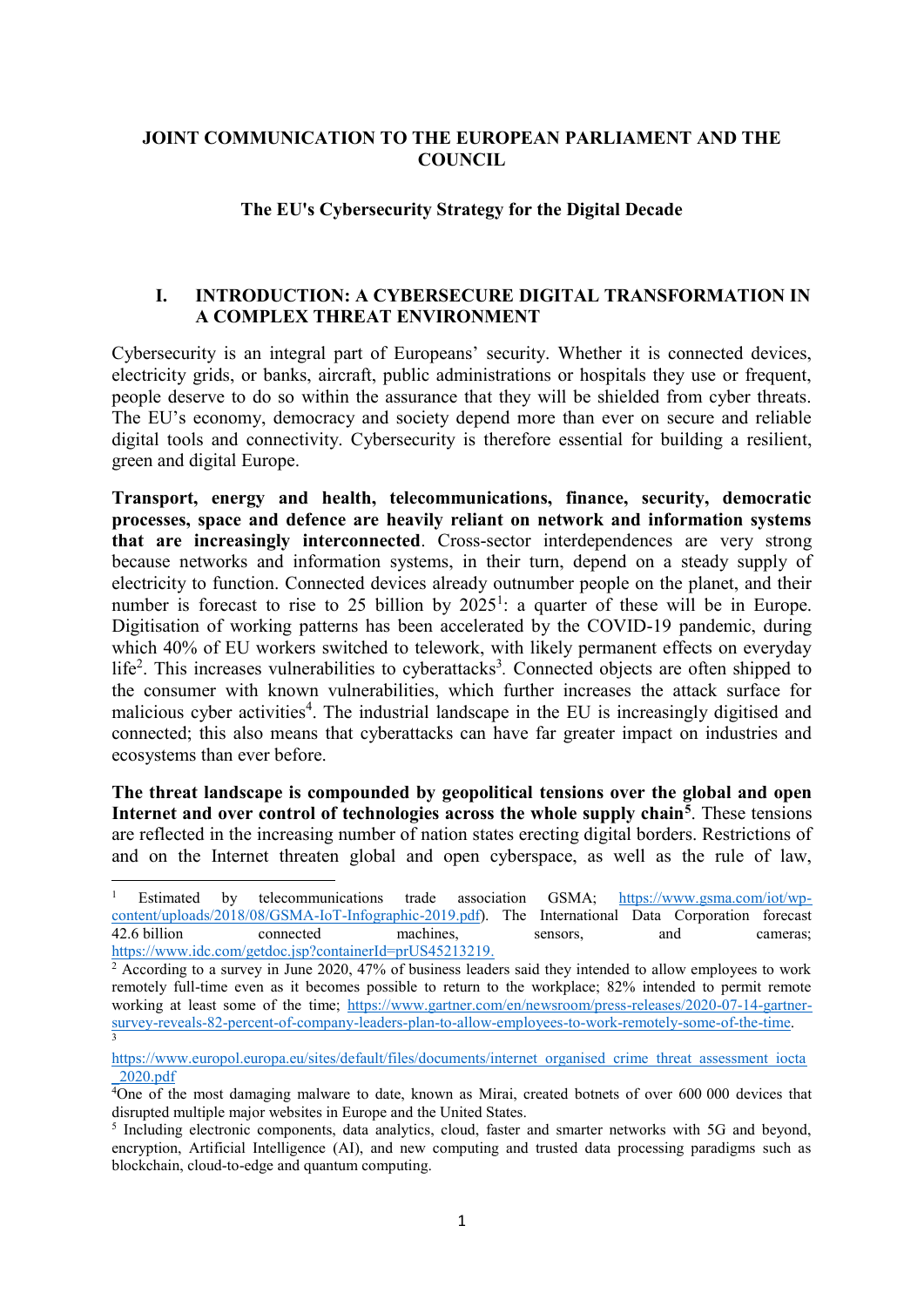fundamental rights, freedom and democracy – the core values of the EU. Cyberspace is increasingly exploited for political and ideological purposes, and increased polarisation at international level is hindering effective multilateralism. Hybrid threats combine disinformation campaigns with cyberattacks on infrastructure, economic processes and democratic institutions, with the potential for causing physical damage, obtaining unlawful access to personal data, stealing industrial or state secrets, sowing mistrust and weakening social cohesion. These activities undermine international security and stability and the benefits that cyberspace brings for economic, social and political development.

The malicious targeting of critical infrastructure is a major global risk<sup>6</sup>. The Internet has a decentralised architecture with no central structure and a multi-stakeholder governance. It has managed to sustain exponential increases in traffic volumes while being a constant target for malicious attempts at disruption<sup>7</sup>. At the same time, there is increased reliance on the core functions of the global and open Internet, such as the Domain Name System (DNS), and essential Internet services for communications and hosting, applications and data. These services are more and more concentrated in the hands of a few private companies<sup>8</sup>. This leaves the European economy and society vulnerable to disruptive geopolitical or technical events which affect the core of the Internet or one or more of these companies. The increased internet usage and changing patterns due to the pandemic have further exposed the fragility of supply chains that depend on this digital infrastructure.

**Concerns about security are a major disincentive to using online services<sup>9</sup> .** Around twofifths of EU users have experienced security-related problems and three-fifths feel unable to protect themselves against cybercrime<sup>10</sup>. One-third have received fraudulent e-mails or phone calls asking for personal details in the past three years, but 83% have never reported a cybercrime. One in eight businesses have been affected by cyberattacks<sup>11</sup>. Over half of business and consumer personal computers that have been infected with malware once are reinfected within the same year<sup>12</sup>. Hundreds of millions of records are lost each year through data breaches; the average cost of a breach to a single business rose to over  $\epsilon$ 3.5 million in

<sup>9</sup>[https://data.europa.eu/euodp/en/data/dataset/S2249\\_92\\_2\\_499\\_ENG](https://data.europa.eu/euodp/en/data/dataset/S2249_92_2_499_ENG)

**<sup>.</sup>** <sup>6</sup> World Economic Forum, Global Risks Report 2020.

<sup>7</sup> The pandemic led to a 60% increase in internet traffic according to the Organisation for Economic Cooperation and Development; [https://www.oecd.org/coronavirus/policy-responses/keeping-the-internet-up-and-running-in](https://www.oecd.org/coronavirus/policy-responses/keeping-the-internet-up-and-running-in-times-of-crisis-4017c4c9/)[times-of-crisis-4017c4c9/.](https://www.oecd.org/coronavirus/policy-responses/keeping-the-internet-up-and-running-in-times-of-crisis-4017c4c9/) The Body of European Regulators for Electronic Communications and the Commission regularly publish [reports](https://ec.europa.eu/digital-single-market/en/news/reports-status-internet-capacity-during-coronavirus-confinement-measures) on the status of internet capacity during coronavirus confinement measures. According to a report by ENISA, there was a 241% increase in total number of Distributed Denial of Service (DDoS) attacks during Q3 2019 compared with Q3 2018. DDoS attacks are increasing in intensity, with the biggest attack ever occurring in February 2020 and reaching a peak traffic of 2.3 terabits per second. In the '[CenturyLink outage](https://www.zdnet.com/article/centurylink-outage-led-to-a-3-5-drop-in-global-web-traffic/)' in August 2020, a routing problem in the US Internet Service Provider led to a 3.5% drop in global web traffic; [https://www.enisa.europa.eu/publications/enisa-threat-landscape-2020-distributed-denial](https://www.enisa.europa.eu/publications/enisa-threat-landscape-2020-distributed-denial-of-service)[of-service](https://www.enisa.europa.eu/publications/enisa-threat-landscape-2020-distributed-denial-of-service)

<sup>8</sup> Internet Society, The Global Internet Report: Consolidation in the Internet Economy; [https://www.internetsociety.org/blog/2019/02/is-the-internet-shrinking-the-global-internet-report-consolidation](https://www.internetsociety.org/blog/2019/02/is-the-internet-shrinking-the-global-internet-report-consolidation-in-the-internet-economy-explores-this-question/)[in-the-internet-economy-explores-this-question/](https://www.internetsociety.org/blog/2019/02/is-the-internet-shrinking-the-global-internet-report-consolidation-in-the-internet-economy-explores-this-question/)

<sup>&</sup>lt;sup>10</sup> 2020 Digital Economy and Society Index; [https://ec.europa.eu/digital-single-market/en/news/digital](https://ec.europa.eu/digital-single-market/en/news/digital-economy-and-society-index-desi-2020)[economy-and-society-index-desi-2020;](https://ec.europa.eu/digital-single-market/en/news/digital-economy-and-society-index-desi-2020) [https://data.europa.eu/euodp/en/data/dataset/S2249\\_92\\_2\\_499\\_ENG](https://data.europa.eu/euodp/en/data/dataset/S2249_92_2_499_ENG)<br><sup>11</sup> Eurostat Press release, 'ICT security measures taken by vast majority of enterprises in the EU', 6/2020 - 13

January 2020. 'Cyberattacks on critical infrastructure have become the new normal across sectors such as energy, healthcare and transportation'; WEF, The Global Risks Report 2020. <sup>12</sup> Source: Comparitech.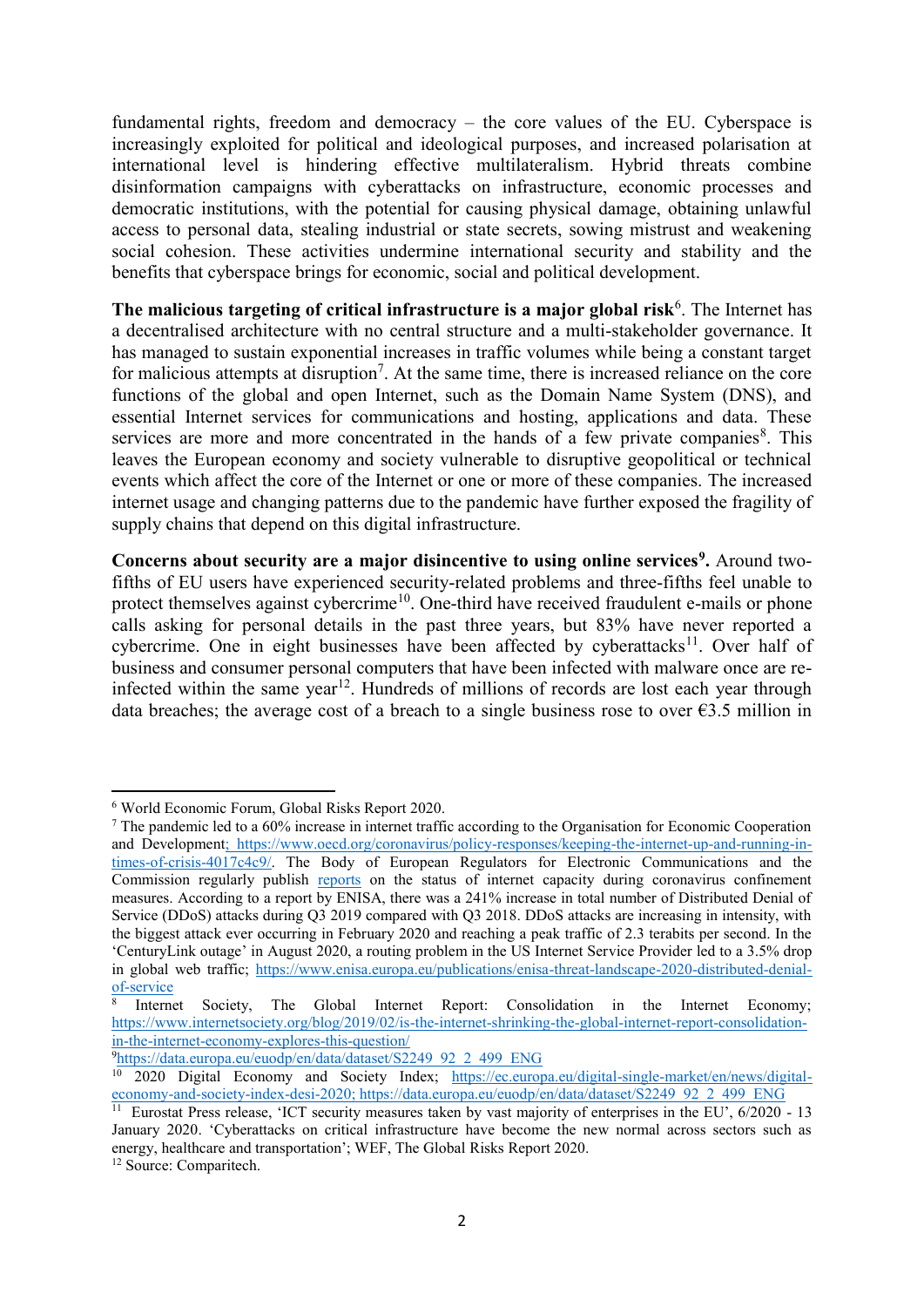$2018<sup>13</sup>$ . The impact of a cyberattack often cannot be isolated, and can trigger chain reactions throughout the economy and society, affecting millions of individuals $14$ .

**The investigation of nearly all types of crime has a digital component.** In 2019, the number of year-on-year incidents was reported to have trebled. There are an estimated 700 million new samples of malware – the most frequent means of furthering a cyberattack<sup>15</sup>. The annual cost of cybercrime to the global economy in 2020 is estimated to be  $\epsilon$ 5.5 trillion, double that of  $2015^{16}$ . This represents the largest transfer of economic wealth in history, greater than the global drugs trade. For one major incident, the WannaCry ransomware attack in 2017, the cost to the global economy was estimated at over  $\epsilon$ 6.5 billion<sup>17</sup>.

**Digital services and the finance sector are among the most frequent targets of cyberattacks, along with the public sector and manufacturing, yet cyber readiness and awareness among businesses and individuals remain low<sup>18</sup>, and there is a major shortage of cybersecurity skills in the workforce**<sup>19</sup>. There were almost 450 cybersecurity incidents in 2019 involving European critical infrastructures like finance and energy<sup>20</sup>. Healthcare organisations and professionals have been hit especially hard during the pandemic. As technology becomes inextricable from the physical world, cyberattacks put lives and the wellbeing of the most vulnerable at risk<sup>21</sup>. Over two-thirds of companies, in particular SMEs, are considered 'novices' in cybersecurity, and European companies are considered less well prepared than companies in Asia and America<sup>22</sup>. An estimated 291 000 posts for cybersecurity professionals in Europe remain unfilled. Hiring and training cybersecurity experts is a slow process leading to greater cybersecurity risks for organisations<sup>23</sup>.

**The EU lacks collective situational awareness of cyber threats.** This is because national authorities do not systematically gather and share information - such as that available from the private sector - which could help assess the state of cybersecurity in the EU. Only a fraction of incidents are reported by Member States, and information sharing is neither

**<sup>.</sup>** <sup>13</sup> Annual Cost of a Data Breach Report, 2020 Ponemon Institute, and based on quantitative analysis of 524 recent breaches across 17 geographies and 17 industries; recent breaches across 17 geographies and 17 industries; [https://www.capita.com/sites/g/files/nginej146/files/2020-08/Ponemon-Global-Cost-of-Data-Breach-Study-](https://www.capita.com/sites/g/files/nginej146/files/2020-08/Ponemon-Global-Cost-of-Data-Breach-Study-2020.pdf)

 $\frac{2020.pdf}{14}$  $\frac{2020.pdf}{14}$  $\frac{2020.pdf}{14}$  Report from Joint Research Centre (JRC), 'Cybersecurity, our digital anchor'; [https://ec.europa.eu/jrc/en/publication/eur-scientific-and-technical-research-reports/cybersecurity-our-digital](https://ec.europa.eu/jrc/en/publication/eur-scientific-and-technical-research-reports/cybersecurity-our-digital-anchor)[anchor](https://ec.europa.eu/jrc/en/publication/eur-scientific-and-technical-research-reports/cybersecurity-our-digital-anchor)

<sup>&</sup>lt;sup>15</sup> Source: AV-TEST[, https://www.av-test.org/en/statistics/malware/](https://www.av-test.org/en/statistics/malware/)

<sup>16</sup> JRC, Cybersecurity – Our Digital Anchor.

<sup>&</sup>lt;sup>17</sup> Source: Cyence.

<sup>&</sup>lt;sup>18</sup> Business awareness remains low also with respect to the cyber-theft of trade secrets, especially among SMEs; PwC, Study on the scale and impact of industrial espionage and theft of trade secrets through cyber: Dissemination report on measures to tackle and prevent cyber-theft of trade secrets, 2018.

<sup>19</sup> See ENISA Threat Landscape 2020. Also, Verizon Data Breach Investigations Report 2020; <https://enterprise.verizon.com/resources/reports/dbir/><br>20 https://--

<sup>20</sup> [https://ec.europa.eu/eurostat/documents/2995521/10335060/9-13012020-BP-EN.pdf/f1060f2b-b141-b250-](https://ec.europa.eu/eurostat/documents/2995521/10335060/9-13012020-BP-EN.pdf/f1060f2b-b141-b250-7f51-85c9704a5a5f) [7f51-85c9704a5a5f](https://ec.europa.eu/eurostat/documents/2995521/10335060/9-13012020-BP-EN.pdf/f1060f2b-b141-b250-7f51-85c9704a5a5f)

 $21$  Ransomware has been used to target hospitals and health records, e.g. Romania (June 2020), Düsseldorf (September 2020) and Vastaamo (October 2020).

 $22$  PwC, The Global State of Information Security 2018; ESI Thoughtlab, The Cybersecurity Imperative, 2019.

<sup>&</sup>lt;sup>23</sup> EU Agency for Cybersecurity, Cybersecurity Skills Development in the EU: The certification of cybersecurity degrees and ENISA's Higher Education Database, December 2019.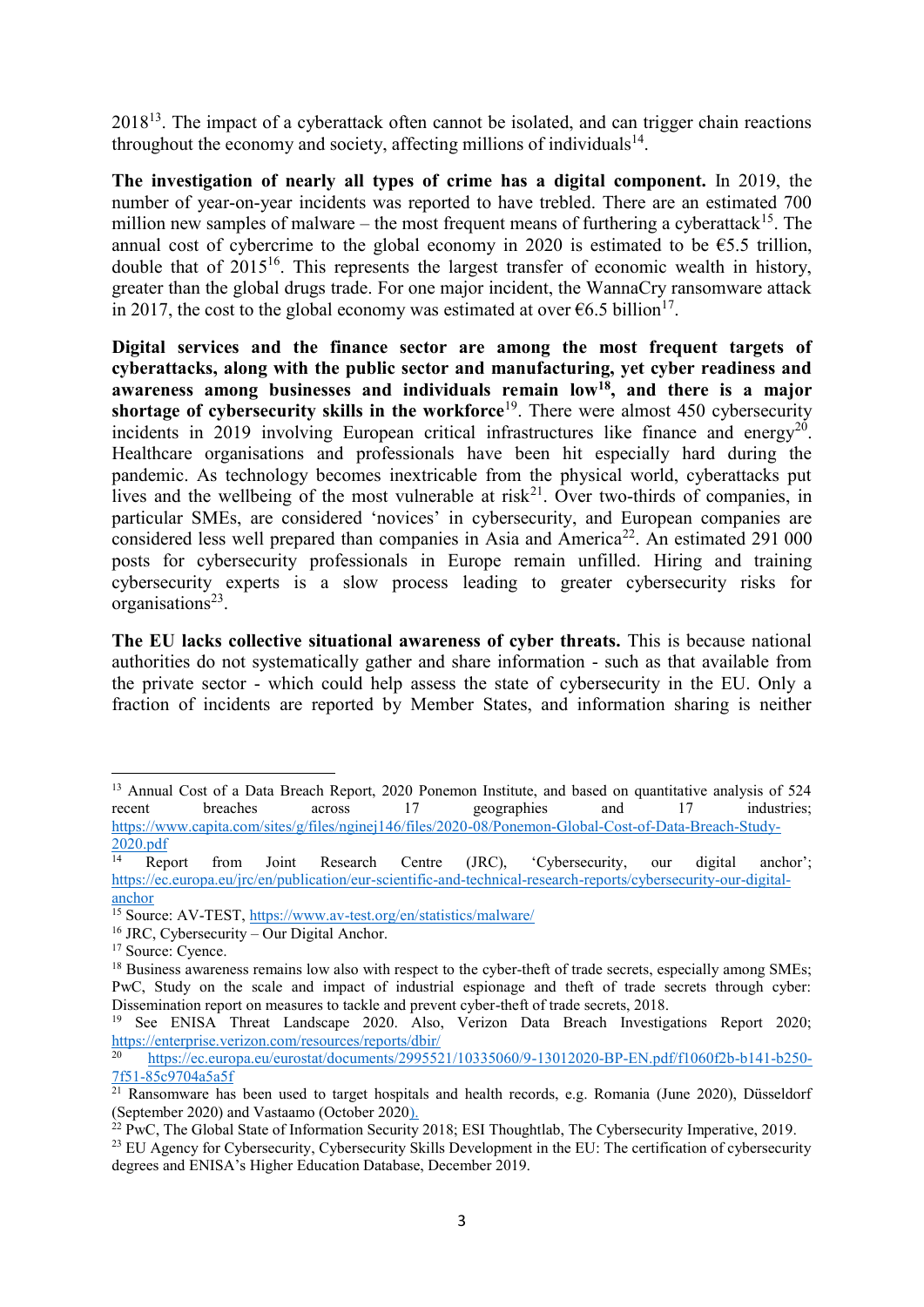systematic nor comprehensive<sup>24</sup>; cyberattacks may be only one facet of concerted malicious attacks against European societies. There is currently only limited mutual operational assistance between Member States, and no operational mechanism is in place between Member States and EU institutions, agencies and bodies, in the event of a large-scale, crossborder cyber incidents or crisis $^{25}$ .

**Improving cybersecurity is therefore essential for people to trust, use, and benefit from innovation, connectivity and automation, and for safeguarding fundamental rights and freedoms, including the rights to privacy and to the protection of personal data, and the freedom of expression and information.** Cybersecurity is indispensable to the network connectivity and the global and open Internet that must underpin the transformation of the economy and society in the 2020s. It contributes to better and more jobs, more flexible workplaces, more efficient and sustainable transport and farming, and easier and fairer access to health services. It is also essential for the transition to cleaner energy under the European Green Deal<sup>26</sup>, through cross-border grids and smart meters and avoiding unnecessary duplication of data storage. Lastly, it is essential to international security and stability and the development of economies, democracies and societies globally. Governments, businesses and individuals need therefore to use digital tools in a responsible, security-conscious manner. Cybersecurity awareness and hygiene must underpin the digital transformation of everyday activities.

The EU's new Cybersecurity Strategy for the Digital Decade forms a key component of Shaping Europe's Digital Future<sup>27</sup>, the Commission's Recovery Plan for Europe<sup>28</sup>, the Security Union Strategy 2020-2025<sup>29</sup>, the Global Strategy for the EU's Foreign and Security Policy<sup>30</sup>, and the European Council Strategic Agenda  $2019-2024^{31}$ . It sets out how the EU will shield its people, businesses and institutions from cyber threats, and how it will advance international cooperation and lead in securing a global and open Internet.

### **II. THINKING GLOBAL, ACTING EUROPEAN**

This strategy aims to ensure a global and open Internet with strong guardrails to address the risks to the security and fundamental rights and freedoms of people in Europe. Following the progress achieved under the previous strategies, it contains concrete proposals for deploying **three principal instruments –regulatory, investment and policy instruments –** to address three areas of EU action  $- (1)$  resilience, technological sovereignty and leadership,  $(2)$ **building operational capacity to prevent, deter and respond, and (3) advancing a global**  and open cyberspace. The EU is committed to supporting this strategy through an **unprecedented level of investment in the EU's digital transition over the next seven** 

**<sup>.</sup>** <sup>24</sup> Member States are required to provide an annual summary report to the Cooperation Group on the notifications received under Article 10(3) of the Directive on security of network and information systems (Directive (EU) 2016/1148).

<sup>&</sup>lt;sup>25</sup> Standard Operating Procedures are in place for mutual assistance among members of the CSIRTs Network.

<sup>&</sup>lt;sup>26</sup> The European Green Deal, COM(2019) 640 final.

<sup>&</sup>lt;sup>27</sup> Shaping Europe's Digital Future,  $COM(2020)$  67 final.

<sup>&</sup>lt;sup>28</sup> Europe's moment: Repair and Prepare for the Next Generation, COM (2020) 98 final.

<sup>29</sup>The EU Security Union Strategy 2020-2025, COM(2020) 605 final.

<sup>30</sup> [https://eeas.europa.eu/topics/eu-global-strategy\\_en](https://eeas.europa.eu/topics/eu-global-strategy_en)

<sup>31</sup> [https://www.consilium.europa.eu/en/press/press-releases/2019/06/20/a-new-strategic-agenda-2019-2024/#](https://www.consilium.europa.eu/en/press/press-releases/2019/06/20/a-new-strategic-agenda-2019-2024/)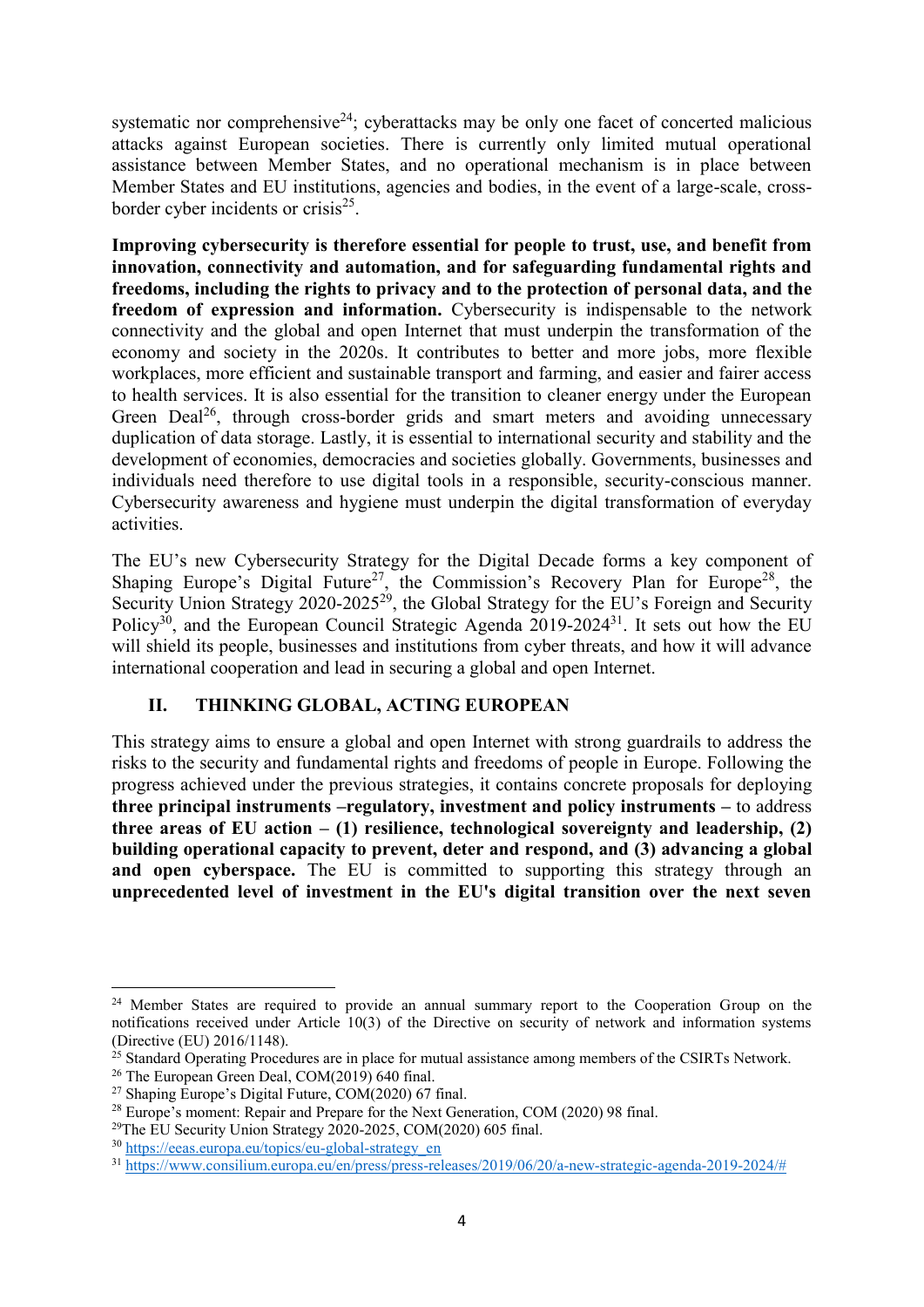**years** – potentially quadrupling previous levels – as part of new technological and industrial policies and the recovery agenda<sup>32</sup>.

**Cybersecurity must be integrated into all these digital investments, particularly key technologies like Artificial Intelligence (AI), encryption and quantum computing, using incentives, obligations and benchmarks.** This can stimulate the growth of the European cybersecurity industry and provide the certainty needed to ease the phasing out of legacy systems. The European Defence Fund (EDF) will support European cyber defence solutions, as part of the European defence technological and industrial base. Cybersecurity is included in external financial instruments to support our partners, notably the Neighbourhood, Development and International Cooperation Instrument. Preventing the misuse of technologies, protecting critical infrastructure and ensuring the integrity of supply chains also enables the EU's adherence to the UN norms, rules and principles of responsible state behaviour<sup>33</sup>.

### **1. RESILIENCE, TECHNOLOGICAL SOVEREIGNTY AND LEADERSHIP**

The EU's critical infrastructure and essential services are increasingly interdependent and digitised. All Internet-connected things in the EU, whether automated cars, industrial control systems or home appliances, and the whole supply chains which make them available, need to be secure-by-design, resilient to cyber incidents, and quickly patched when vulnerabilities are discovered. This is fundamental to provide the EU's private and public sector with the possibility to choose from the most secure infrastructures and services. The upcoming decade is the EU's opportunity to lead in the development of secure technologies across the whole supply chain. Ensuring resilience and stronger industrial and technology capacities in cybersecurity should mobilise all necessary regulatory, investment and policy instruments. Cybersecurity by design for industrial processes, operations and devices can mitigate risks, potentially reduce costs to companies as well as to wider society, and thereby increase resilience.

### *1.1 Resilient infrastructure and critical services*

EU **rules on the security of Network and Information Systems (NIS)** are at the core of the Single Market for cybersecurity. The Commission proposes to reform these rules under a revised NIS Directive to increase the level of **cyber resilience of all relevant sectors, public and private, that perform an important function for the economy and society<sup>34</sup> .** The review is necessary to reduce inconsistencies across the internal market by aligning scope, security and incident reporting requirements, national supervision and enforcement and the capabilities of competent authorities.

A reformed NIS Directive will provide the basis for more specific rules that are also necessary for strategically important sectors, including energy, transport and health. In order to ensure a consistent approach as announced under the Security Union Strategy 2020-2025,

1

<sup>&</sup>lt;sup>32</sup> Investments in the whole digital technology supply chain, contributing to the digital transition or to addressing the challenges resulting from it, should amount to at least  $20\%$  - equivalent to  $\epsilon$ 134.5 billion - of the  $\epsilon$ 672.5 billion Recovery and Resilience Facility, consisting of grants and loans. EU funding in the 2021-2027 Multiannual Financial Framework envisaged for cybersecurity under the Digital Europe Programme, and for cybersecurity research under Horizon Europe, with special focus on support for SMEs, could amount to  $\epsilon_2$ billion overall, plus Member States and industry investment.

<sup>33</sup> <https://undocs.org/A/70/174>

<sup>34</sup> [*insert reference to NIS proposal* ]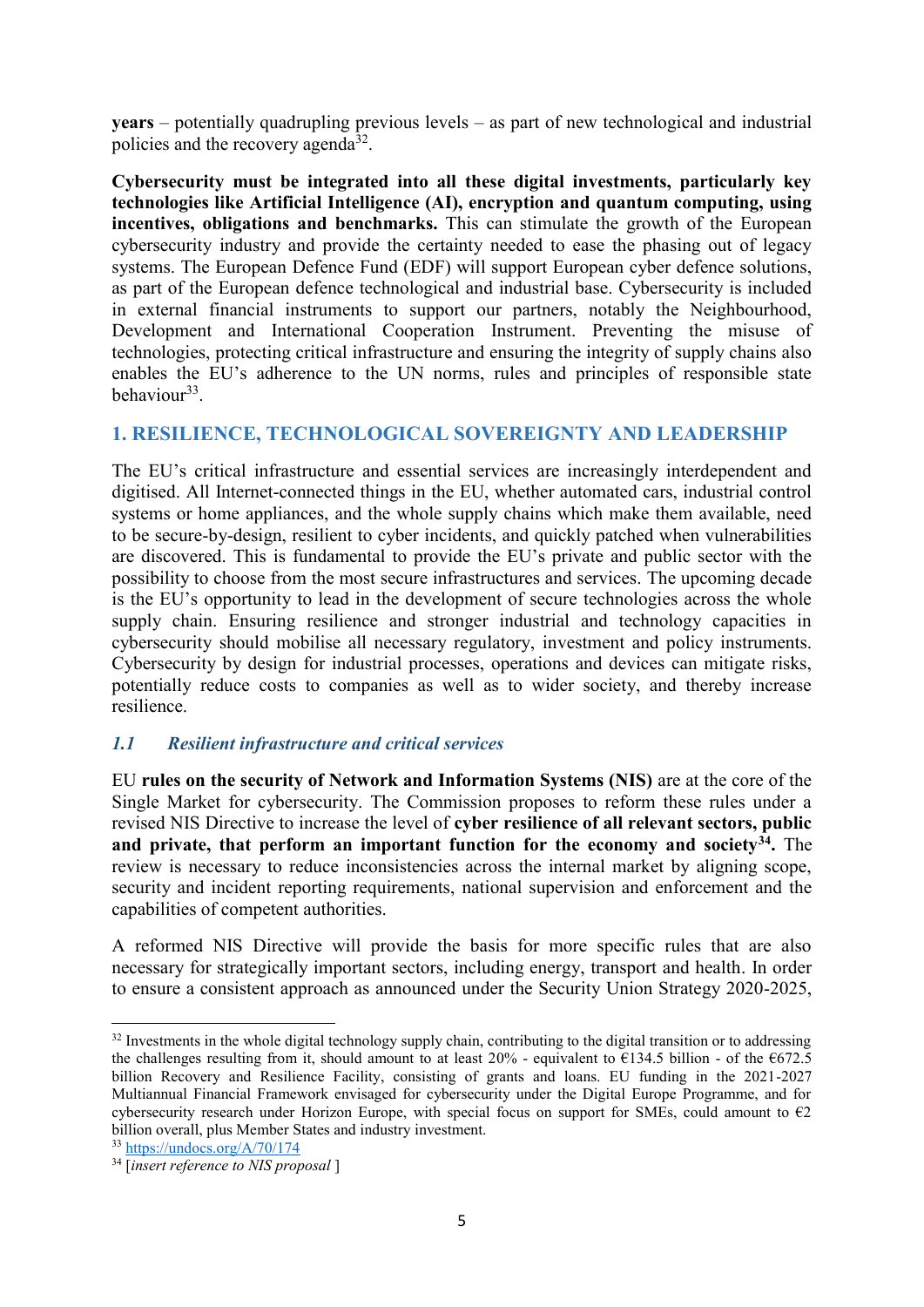the reformed Directive is proposed together with a review of the legislation on the resilience of critical infrastructure<sup>35</sup>. Energy technologies embedding digital components and the security of the associated supply chains are important for the continuity of essential services and for the strategic control of critical energy infrastructure. The Commission will therefore propose measures, including a 'network code' setting rules for cybersecurity in cross-border electricity flows for adoption by end 2022. The financial sector must also strengthen digital operational resilience and ensure an ability to withstand all types of ICT-related disruptions and threats, as the Commission has proposed<sup>36</sup>. In transport, the Commission added provisions on cybersecurity<sup>37</sup> to the EU legislation on aviation security and will continue its efforts to enhance cyber resilience across all transport modes. Strengthening the cyber resilience of **democratic processes and institutions** is a core component of the European Democracy Action Plan for safeguarding and promoting free elections, and democratic discourse and media plurality<sup>38</sup>. Finally, for the security of infrastructure and services under the future Space Programme, the Commission will continue to proceed with a deepening of the Galileo cybersecurity strategy for the next generation of Global Navigation Satellite System services, and other new components of the Space Programme<sup>39</sup>.

### *1.2 Building a European Cyber Shield*

With the spread of connectivity and the growing sophistication of cyberattacks, Information Sharing and Analysis Centres, or ISACs, perform a valuable function, including at the sectoral level, in allowing information exchange between multiple stakeholders on cyber threats<sup>40</sup>. In addition to this, networks and computer systems require constant monitoring and analysis to detect intrusions and anomalies in real time. Many private companies, public organisations and national authorities have therefore set up Computer Security Incident Response Teams (CSIRTs) and Security Operations Centres, or 'SOCs'.

Security Operations Centres are vital for collecting  $\log s^{41}$  and isolating suspicious events occurring on the communication networks they monitor. They do this through signal and pattern identification and threat knowledge extraction from the large quantities of data that need to be assessed. They have contributed to the detection of the activities of malicious executables and in turn helped contain cyberattacks. The work required in these centres is highly demanding and fast-paced, which is why AI and in particular machine learning techniques can provide invaluable support to practitioners<sup>42</sup>.

<sup>35</sup> [insert reference to *proposal* for a directive on resilience of critical entities]

<sup>&</sup>lt;sup>36</sup> Proposal for a regulation on digital operational resilience for the financial sector and amending Regulations (EC) No 1060/2009, (EU) No 648/2012, (EU) No 600/2014 and (EU) No 909/2014, COM/2020/595 final.

 $37$  Commission Implementing Regulation 2019/1583.

<sup>&</sup>lt;sup>38</sup> Communication on the European Democracy Action Plan COM(2020) 790. Under the plan, the European Cooperation Network on Elections, Member State election networks will support the deployment of joint expert teams to counter threats – including cyberthreats - to electoral processes; [https://ec.europa.eu/info/policies/justice-and-fundamental-rights/eu-citizenship/electoral-rights/european](https://ec.europa.eu/info/policies/justice-and-fundamental-rights/eu-citizenship/electoral-rights/european-cooperation-network-elections_en)[cooperation-network-elections\\_en](https://ec.europa.eu/info/policies/justice-and-fundamental-rights/eu-citizenship/electoral-rights/european-cooperation-network-elections_en)

<sup>&</sup>lt;sup>39</sup> This includes new governmental satellite communications initiative (GOVSATCOM) and Space Debris (SST) <sup>40</sup><https://www.enisa.europa.eu/topics/national-cyber-security-strategies/information-sharing>

<sup>&</sup>lt;sup>41</sup>In such a manner that law enforcement and the judiciary can use them as evidence.

<sup>&</sup>lt;sup>42</sup>Source: survey by Ponemon Institute Research, 'Improving the Effectiveness of the SOC, 2019'; for studies on the use of AI in Security Operation Centres see for example: Khraisat, A., Gondal, I., Vamplew, P. *et al.* Survey of intrusion detection systems: techniques, datasets and challenges, *Cybersecur* 2**,** 20 (2019).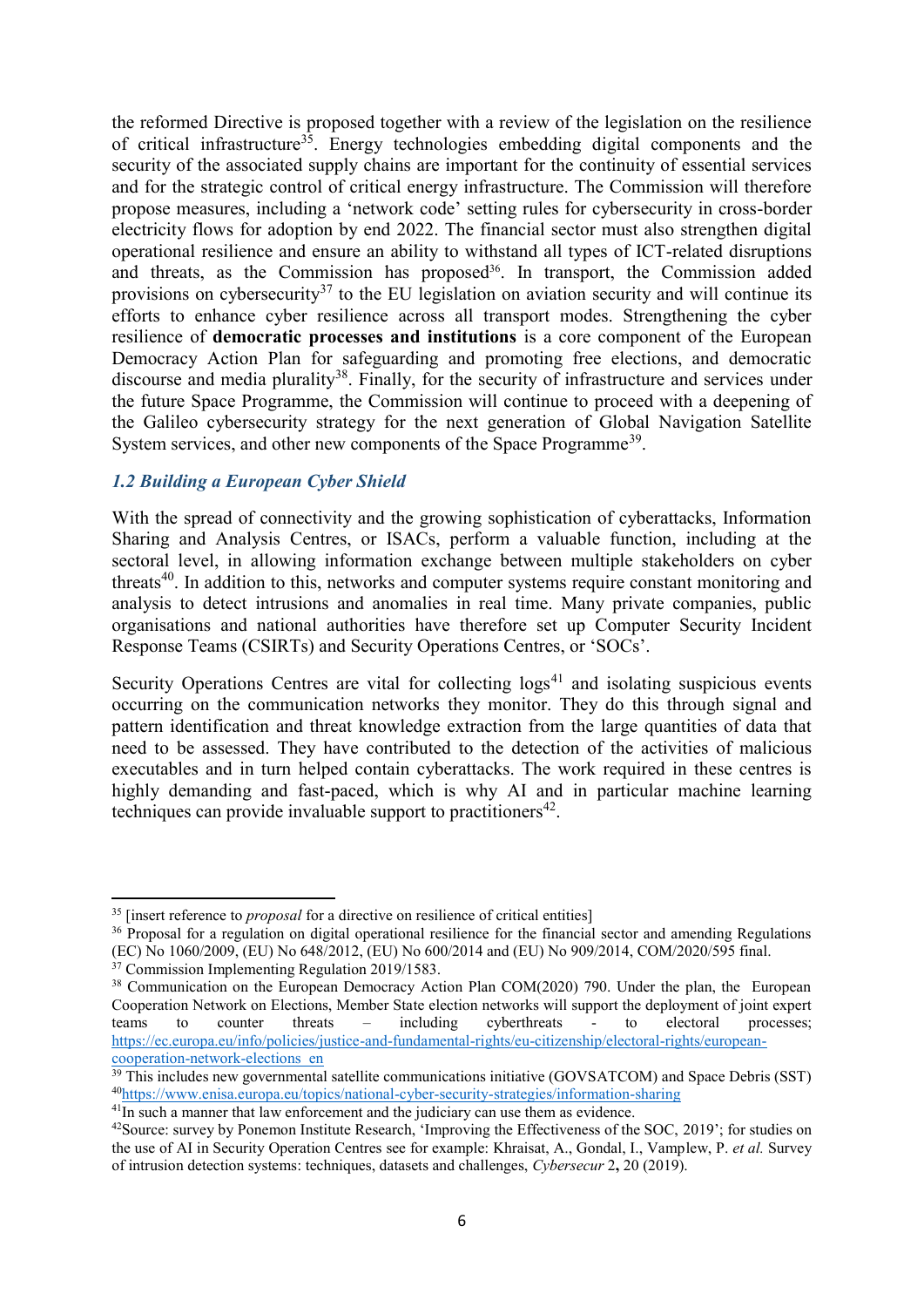The Commission proposes to build a **network of Security Operations Centres across the EU<sup>43</sup>** , and to support the improvement of existing centres and the establishment of new ones. It will also support the training and skill development of staff operating these centres. It could commit, on the basis of a needs analysis conducted with relevant stakeholders and supported by the EU Agency for Cybersecurity (ENISA), over EUR 300 million to support publicprivate and cross-border cooperation in creating national and sectoral networks, involving also SMEs, based on appropriate governance, data sharing and security provisions.

Member States are encouraged to co-invest in this project. The centres would then be able to more efficiently share and correlate the signals detected and create high-quality threat intelligence to be shared with ISACs and national authorities, and thus enabling a fuller situational awareness. The goal would be to connect, in phases, as many centres as possible across the EU to create collective knowledge and share best practices. Support will be made available to these centres to improve incident detection, analysis and response speeds through state-of-the-art AI and machine learning capabilities and complemented by supercomputing infrastructure developed in the EU by the European High-Performance Computing Joint Undertaking<sup>44</sup>.

Through sustained collaboration and cooperation, this network will provide timely warnings on cybersecurity incidents to authorities and all interested stakeholders, including the Joint Cyber Unit (see section 2.1). **It will serve as a real cybersecurity shield for the EU**, providing a solid mesh of watchtowers, able to detect potential threats before they can cause large-scale damage.

### *1.3 An ultra-secure communication infrastructure*

The European Union Governmental Satellite Communications<sup>45</sup>, a component of the Space Programme, will provide secure and cost-efficient space- based communication capabilities to ensure the security- and safety- critical missions and operations managed by the EU and its Member States, including national security actors and EU institutions bodies and agencies.

Member States have committed to working together with the Commission towards the deployment of a secure quantum communication infrastructure  $(OCI)$  for Europe<sup>46</sup>. The  $OCI$ will offer public authorities a brand new way to transmit confidential information using an ultra-secure form of encryption to shield against cyberattacks, built with European technology. It will have two main components: existing terrestrial fibre communication networks linking strategic sites at national and cross-border levels; and linked space satellites covering the whole  $E\overline{U}$ , including its overseas territories<sup>47</sup>. This initiative to develop and

<sup>&</sup>lt;sup>43</sup>More detailed arrangements for governance, operation principles and funding of these Centres, and how they will complement existing structures such as Digital Innovation Hubs, will be developed.

<sup>44</sup><https://ec.europa.eu/digital-single-market/en/eurohpc-joint-undertaking>

<sup>45</sup>GOVSATCOM is a component of the Space Programme of the Union

<sup>46</sup>The EuroQCI Declaration has been signed by most Member States and development and infrastructure deployment are to take place in 2021-2027, with funding from Horizon Europe and Digital Europe, and the European Space Agency, subject to appropriate governance arrangements; [https://ec.europa.eu/digital-single](https://ec.europa.eu/digital-single-market/en/news/future-quantum-eu-countries-plan-ultra-secure-communication-network)[market/en/news/future-quantum-eu-countries-plan-ultra-secure-communication-network](https://ec.europa.eu/digital-single-market/en/news/future-quantum-eu-countries-plan-ultra-secure-communication-network)

<sup>&</sup>lt;sup>47</sup>The development of a space component is necessary to achieve long distance point-to-point connections (>1000 km) that ground-based infrastructure cannot support. By exploiting the properties of quantum mechanics, the QCI will initially enable parties to securely share random secret keys to be used to encrypt and decrypt messages. It will also incorporate the deployment of a testing and compliance infrastructure, for assessing the compliance of European quantum communication devices and systems with the QCI infrastructure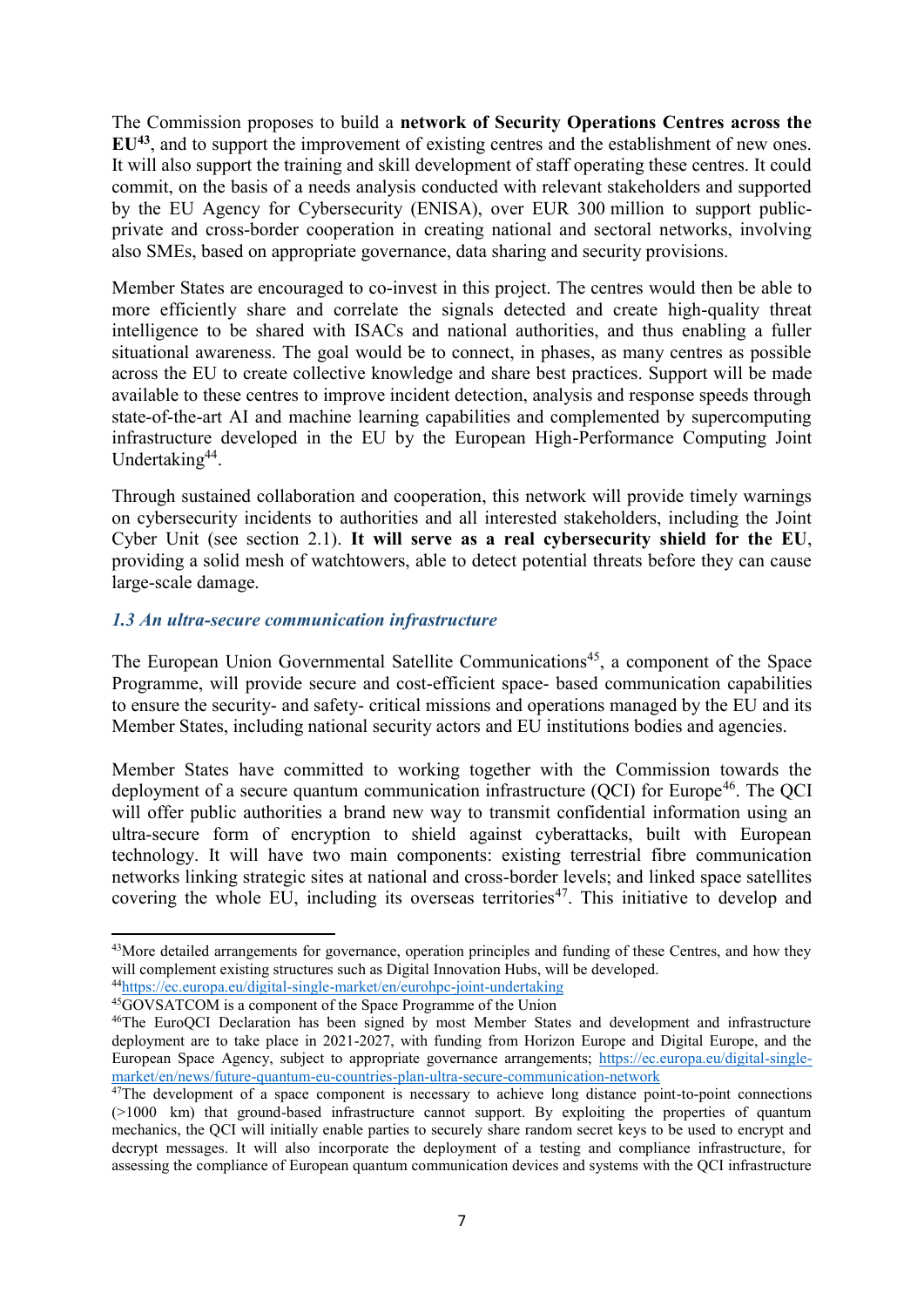deploy new and more secure forms of encryption, and to devise new ways of protecting critical communication and data assets, can help keep sensitive information and, in turn, critical infrastructures safe.

In this perspective, and going further, the Commission will explore the possible deployment of a multi-orbital secure connectivity system. Building on GOVSATCOM and QCI, it would integrate cutting edge technologies (Quantum, 5G, AI, edge computing) adhering to the most restrictive cybersecurity framework in order to support secure-by-design services such as reliable, secure and cost-effective connectivity and encrypted communication for critical governmental activities.

### *1.4 Securing the next generation of broadband mobile networks*

EU citizens and companies using advanced and innovative applications enabled by **5G and future generations of networks** should benefit from the highest security standard. Member States, together with the Commission and with the support of ENISA, have established with the EU 5G Toolbox<sup>48</sup> of January 2020 a comprehensive and objective risk-based approach to 5G cybersecurity that is based on an assessment of possible mitigation plans and identification of the most effective measures. Moreover, the EU is consolidating its capabilities in 5G and beyond to avoid dependencies and to foster a sustainable and diverse supply chain.

In December 2020, the Commission published a report on the impacts of the Recommendation of 26 March 2019 on the Cybersecurity of 5G networks<sup>49</sup>. It showed that considerable progress has been made since the Toolbox was agreed, and that most Member States are on track to complete a significant part of the Toolbox implementation in the near future, albeit with some variations and remaining gaps as already identified in the Progress report published in July  $2020^{50}$ .

In October 2020, the European Council called on the EU and the Member States 'to make full use of the 5G cybersecurity toolbox' and 'to apply the relevant restrictions on high-risk suppliers for key assets defined as critical and sensitive in the EU coordinated risk assessments, based on common objective criteria<sup>'51</sup>.

Looking forward, the EU and its Member States should ensure that the identified risks have been mitigated adequately and in a coordinated way, in particular as regards the objective of minimising the exposure to high risk suppliers and of avoiding dependency on these suppliers at national and Union level, and that any new significant development, or risk, is taken into account. Member States are invited to make full use of the Toolbox in their investments in digital capacities and connectivity.

Based on the report of the impacts of the 2019 Recommendation, the Commission encourages Member States to accelerate the work towards completing the implementation of the main

1

and their certification and validation before their integration in the QCI. It will be designed to support additional applications as they reach the necessary technological maturity level. The current OpenQKD pilot [\(https://openqkd.eu/\)](https://openqkd.eu/) is a precursor to this testing and compliance infrastructure.

<sup>48</sup>Communication on Secure 5G deployment in the EU - Implementing the EU Toolbox, COM(2020) 50.

<sup>&</sup>lt;sup>49</sup>Commission Report on the impacts of the Commission Recommendation of 26 March 2019 on the Cybersecurity of 5G networks, 15 December 2020.

<sup>&</sup>lt;sup>50</sup>Report by the NIS Cooperation Group on the implementation of the Toolbox, of 24 July 2020.

<sup>&</sup>lt;sup>51</sup>EUCO 13/20, Special meeting of the European Council (1 and 2 October 2020) – Conclusions.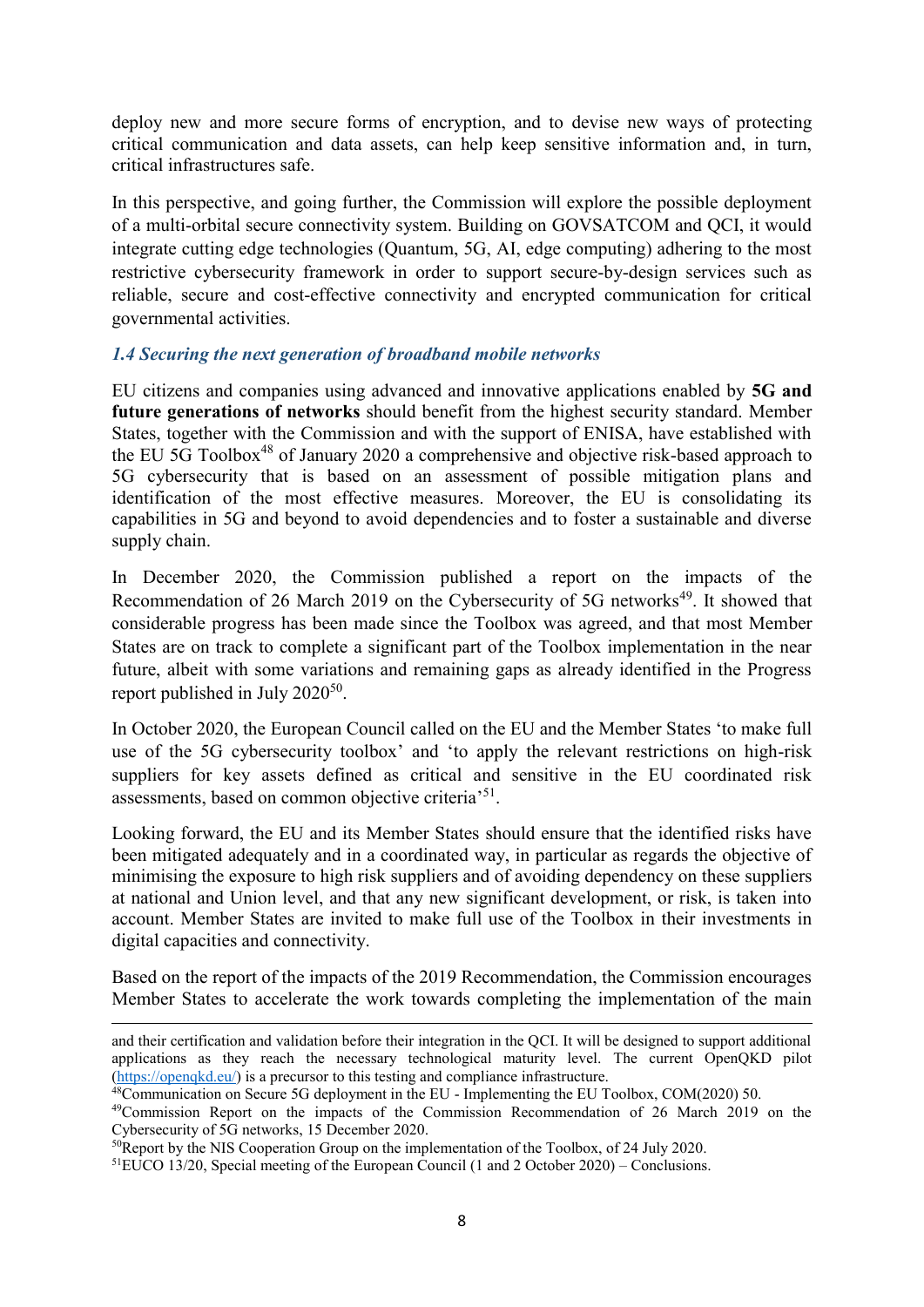Toolbox measures by the second quarter of 2021. It also calls on Member States to continue monitoring together progress made and ensuring further alignment of approaches. At EU level, three main objectives will be pursued in order to support this process: ensuring further convergence in risk mitigation approaches across the EU, supporting continuous exchange of knowledge and capacity building, and promoting supply chain resilience and other EU strategic security objectives. Concrete actions related to these key objectives are set out in the dedicated Appendix to this Communication.

The Commission will continue to work closely with Member States to fulfil these objectives and actions with the support of ENISA (see Annex).

The EU's 5G Toolbox approach has, moreover, raised interest in non-EU countries currently developing their approaches securing their communications networks. The Commission services together with the European External Action Service and the network of EU delegations, stands ready to provide additional information if requested on its comprehensive, objective and risk-based approach to authorities around the world.

### *1.5 An Internet of Secure Things*

Every connected thing contains vulnerabilities that can be exploited with potentially widespread ramifications. Internal Market rules include safeguards against insecure products and services. The Commission is already working to ensure **transparent security solutions and certification under the Cybersecurity Act** and to incentivise safe products and services without compromising on performance<sup>52</sup>. It will adopt its first Union Rolling Work Programme in the first quarter of 2021 (to be updated at least once every three years) to allow industry, national authorities and standardisation bodies to prepare in advance for future European cybersecurity certification schemes<sup>53</sup>. As the Internet of Things proliferates, enforceable rules require strengthening, both to ensure overall resilience and boost to cybersecurity.

The Commission will consider a comprehensive approach, including possible **new horizontal rules to improve the cybersecurity of all connected products and associated services placed on the Internal Market**<sup>54</sup>. Such rules could include a **new duty of care for connected device manufacturers** to address software vulnerabilities including the continuation of software and security updates as well as ensuring, at the end of life, deletion of personal and other sensitive data. These rules would bolster 'the right-to-repair obsolete software" initiative presented in the Circular Economy Action Plan and complement ongoing measures which address specific types of products, such as mandatory requirements to be proposed for market access of certain wireless products **(**through the adoption of a delegated

**<sup>.</sup>** <sup>52</sup> Regulation (EU) 2019/881 of the European Parliament and of the Council of 17 April 2019 on ENISA (the European Union Agency for Cybersecurity) and on information and communications technology cybersecurity certification and repealing Regulation (EU) No 526/2013 (Cybersecurity Act). The Cybersecurity Act promotes ICT certification at EU level, with a European Cybersecurity Certification Framework for the establishment of voluntary European cybersecurity certification schemes for the purpose of ensuring an adequate level of cybersecurity for ICT products, ICT services and ICT processes in the Union, as well as reducing the fragmentation of the internal market with regard to cybersecurity certification schemes in the Union. In parallel, cybersecurity 'ratings' companies tend to be based outside the EU with limited transparency and oversight; <https://www.uschamber.com/issue-brief/principles-fair-and-accurate-security-ratings>

 $\frac{53}{13}$  Required by Article 47(5) of the Cybersecurity Act.

<sup>&</sup>lt;sup>54</sup> Council Conclusions call for horizontal measures on the cybersecurity of connected devices; 13629/20, 2 December 2020.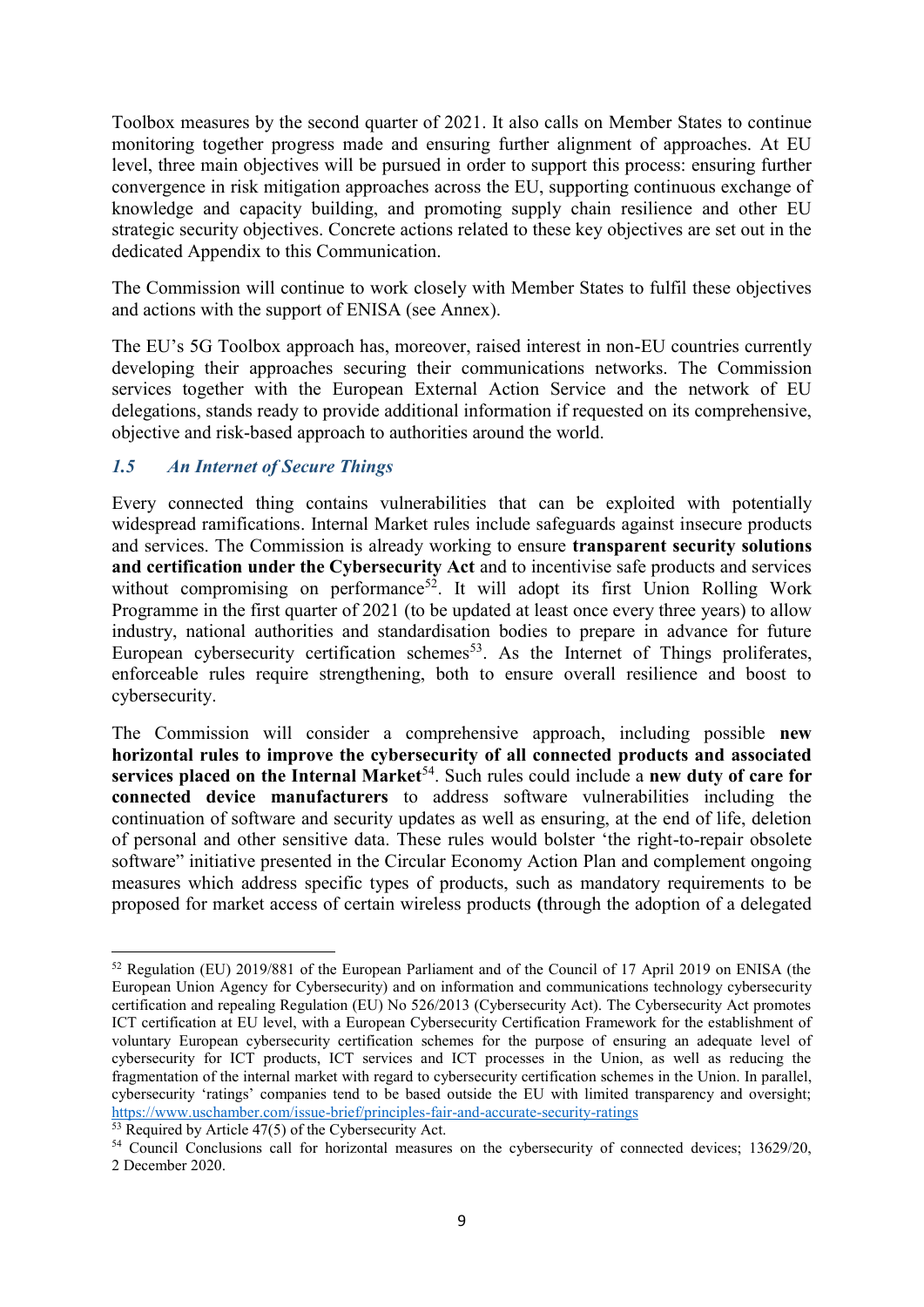act under the Radio Equipment Directive<sup>55</sup>), and the objective to implement cybersecurity rules for motor vehicles for all new vehicle types as from July 2022<sup>56</sup>. They would, moreover, build on the proposed revision of general product safety rules, which do not directly address cybersecurity aspects<sup>57</sup>.

### *1.6 Greater global Internet security*

A set of core protocols and supporting infrastructure ensures the functionality and integrity of the Internet worldwide<sup>58</sup>. This set includes the DNS and its hierarchical and delegated system of zones, starting, at the top of the hierarchy, with the root zone and the thirteen DNS root servers<sup>59</sup> on which the World Wide Web depends. The Commission intends to develop **a contingency plan, supported by EU funding, for dealing with extreme scenarios affecting the integrity and availability of the global DNS root system**. It will work with ENISA, the Member States, the two EU DNS root server operators<sup>60</sup> and the multistakeholder community, to assess the role of these operators in guaranteeing that the Internet remains globally accessible in all circumstances.

For a client to access a resource under a particular domain name on the Internet, its request (typically for a Uniform Resource Locator, or URL) needs to be translated or 'resolved' into an IP address, through reference to DNS name servers. However, people and organisations in the EU increasingly rely on a few public DNS resolvers operated by non-EU entities. Such consolidation of DNS resolution in the hands of few companies<sup>61</sup> renders the resolution process itself vulnerable in case of significant events affecting one major provider, and makes it more difficult for EU authorities to address possible malicious cyberattacks and major geopolitical and technical incidents<sup>62</sup>.

With a view to reducing security issues related to market concentration, the Commission will encourage relevant stakeholders including EU companies, Internet Service Providers and browser vendors to adopt a DNS resolution diversification strategy. The Commission also intends to contribute to secure Internet connectivity by supporting the development of a public **European DNS resolver service.** This 'DNS4EU' initiative will offer an alternative, European service for accessing the global Internet. DNS4EU will be transparent, conform to

**.** 

<sup>56</sup> Follows the UN Regulation adopted in June 2020; <http://www.unece.org/fileadmin/DAM/trans/doc/2020/wp29grva/ECE-TRANS-WP29-2020-079-Revised.pdf>

<sup>57</sup> Revision of current general product safety rules (Directive 2001/95/EC); proposed adapted rules are also planned on liability of producers in the digital context within the scope of the EU liability regulatory framework. <sup>58</sup>The public core of the open internet, namely its main protocols and infrastructure, which are a global public good, provides the essential functionality of the internet as a whole and underpins its normal operation. ENISA should support the security of the public core of the open internet and the stability of its functioning, including, but not limited to, key protocols (in particular DNS, BGP, and IPv6), the operation of the domain name system (such as the operation of all top-level domains), and the operation of the root zone'; Recital 23 Cybersecurity Act.

<sup>59</sup><https://www.iana.org/domains/root/servers>

 $^{55}$ Directive 2014/53/EU<br> $^{56}$  Eollows

 $60$ The i.root-servers operated by Netnod in Sweden and k.root-servers operated by RIPE NCC in the Netherlands.

 $61$ Consolidation in the DNS resolver market – how much, how fast how dangerous? (), Evidence of decreasing Internet entropy – the lack of redundancy in DNS resolution by major websites and services ( )

<sup>&</sup>lt;sup>62</sup> There is also evidence showing that DNS data can be used for profiling purposes, with an impact on privacy and data protection rights.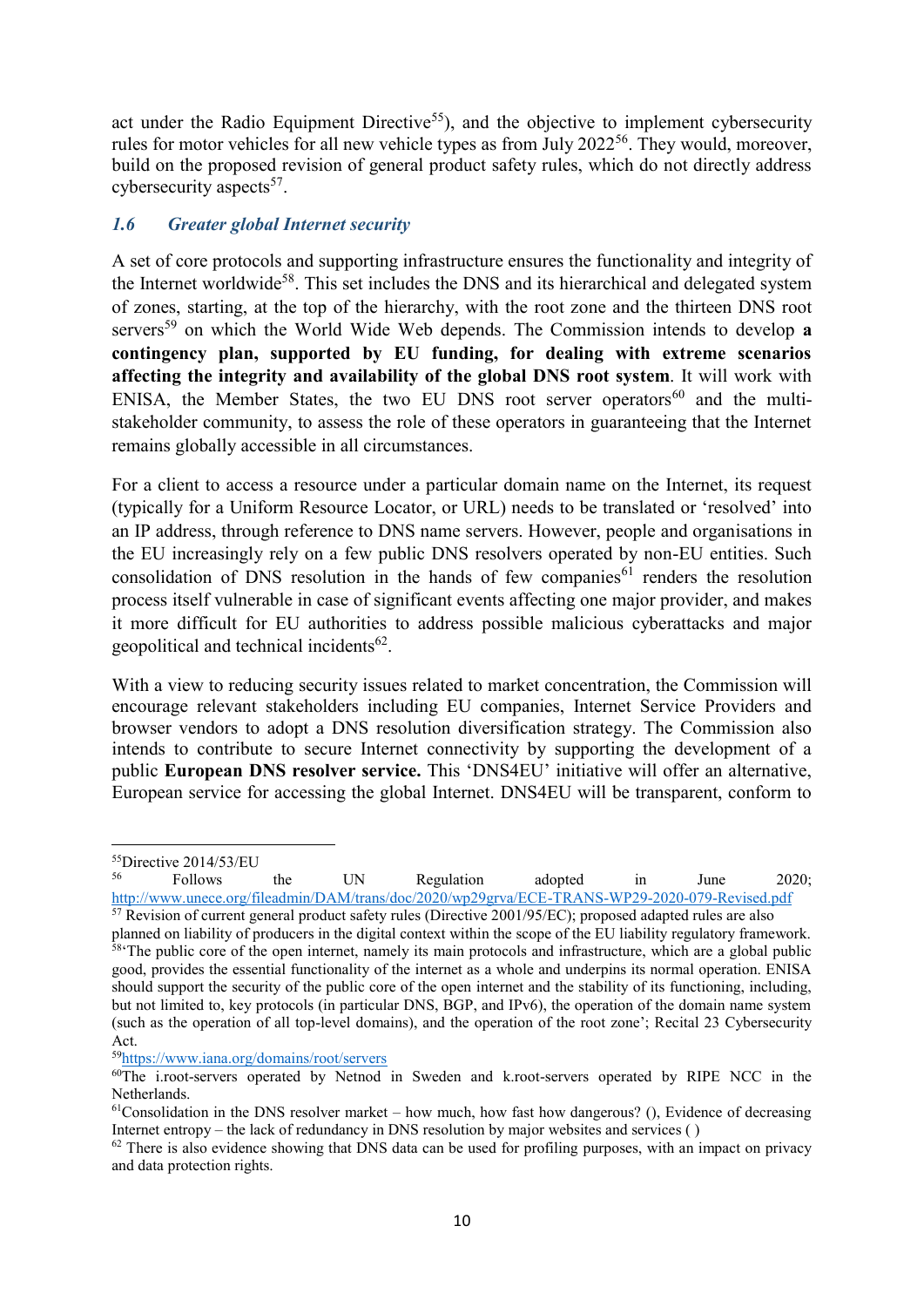the latest security, data protection and privacy by design and by default standards and rules and form part of the European Industrial Alliance for Data and Cloud<sup>63</sup>.

The Commission will also, in liaison with Member States and industry, **accelerate the uptake of key internet standards including IPv6**<sup>64</sup> **and well-established internet security standards and good practices for DNS, routing, and email security<sup>65</sup>**, not excluding regulatory measures like a European sunset clause for IPv4 to steer the market if there is insufficient progress towards their adoption. The EU should promote (as for example under the EU-Africa Strategy<sup>66</sup>) the implementation of these standards in partner countries as a way to support the development of the global and open Internet and to counteract closed and control-based models of the Internet. Finally, the Commission will consider the need for a mechanism for more systematic monitoring and gathering of aggregated data on Internet traffic and for advising on potential disruptions<sup>67</sup>.

## *1.7 A reinforced presence on the technology supply chain*

With its planned financial support for cyber-secure digital transformation over the 2021-2027 Multiannual Financial Framework, the EU has the unique opportunity to pool its assets to propel its Industry Strategy<sup>68</sup> and leadership in digital technologies and cybersecurity across the digital supply chain (including data and cloud, next generation processor technologies, ultra-secure connectivity and 6G networks), in line with its values and priorities. Public sector intervention should rely on the tools provided by the EU public procurement regulatory framework and Important Projects of Common European Interest. Beyond this, it can unlock private investments through public-private partnerships (including building on the experience of the contractual public private partnership on cybersecurity and its implementation through the European Cyber Security Organisation), venture capital in support of SMEs or industrial alliances and strategies on technology capacities.

Special focus will be put also on the Technical Support Instrument<sup>69</sup> and best use of the latest cybersecurity tools by SMEs - especially those not falling under the scope of the revised NIS Directive - including through dedicated activities under the Digital Innovation Hubs in the Digital Europe Programme. The objective is to trigger a similar amount of investments by the Member States, to be matched by industry under a partnership co-governed with Member States in the proposed **Cybersecurity Industrial, Technology and Research Competence Centre and Network of Coordination Centres (CCCN)**. The CCCN should play a key role, with input from industry and academic communities, in developing the EU's technological sovereignty in cybersecurity, building capacity to secure sensitive infrastructures such as 5G, and reduce dependence on other parts of the globe for the most crucial technologies.

1

<sup>63</sup> Joint Declaration: Building the next generation cloud for businesses and the public sector in the EU; https://ec.europa.eu/digital-single-market/en/news/towards-next-generation-cloud-europe

<sup>&</sup>lt;sup>64</sup>IPv6 deployment is more advanced now with the severe depletion of supply and rise in cost of IPv4 addresses. However, IPv6 deployment is uneven across the EU.

<sup>65</sup>Such standards include DNSSEC, HTTPS, DNS over HTTPS (DoH), DNS over TLS (DoT), SPF, DKIM, DMARC, STARTTLS, DANE and routing norms and good practices e.g. Mutually Agreed Norms for Routing Security (MANRS).

<sup>&</sup>lt;sup>66</sup>Joint Communication Towards a comprehensive strategy with Africa, 9.3.2020 JOIN(2020) 4 final.

<sup>67</sup> Such an 'Internet Observatory' could be within scope of activities of the European Cybersecurity Industrial, Technology and Research Competence Centre; Proposal for a Regulation establishing the European Cybersecurity Industrial, Technology and Research Competence Centre and the Network of National Coordination Centres, COM(2018) 630 final.

<sup>68</sup>Communication on a New Industrial Strategy for Europe, COM/2020/102 final.

<sup>69</sup><https://eur-lex.europa.eu/legal-content/EN/TXT/?uri=COM:2020:0409:FIN> .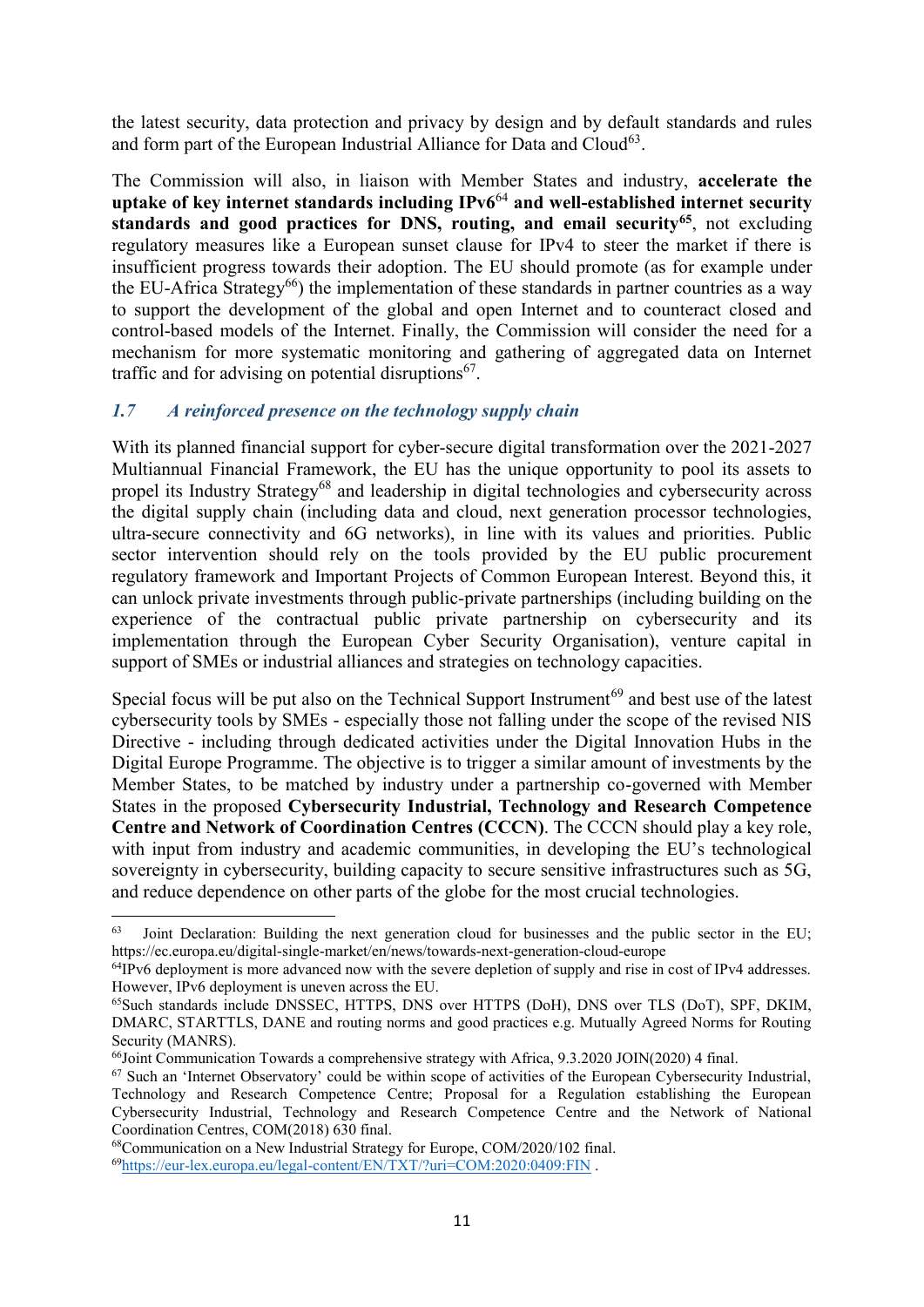The Commission intends to support, potentially with the CCCN, the development of a dedicated cybersecurity Masters programme, and contribute to a common European Cybersecurity Research and Innovation Roadmap beyond 2020. Investments through the CCCN would also build on the cooperation in research and development performed by networks of cybersecurity excellence centres, bringing together Europe's best research teams with industry to design and implement common research agendas, in line with the European Cyber Security Organisation roadmap<sup>70</sup>. The Commission will continue to rely on the research work done by ENISA and Europol, and will also continue supporting, as part of Horizon Europe, individual Internet innovators developing privacy-enhancing and secure communication technologies based on open source software and hardware, as currently under the Next Generation Internet initiative.

### *1.8 A Cyber-skilled EU workforce*

The EU's efforts to upskill the workforce, to develop, attract and retain the best cybersecurity talent and to invest in world class research and innovation, form an important component of protecting against cyber threats generally. This field offers great potential. Hence specific attention must be paid to developing, attracting and retaining more diverse talent. The Revised Digital Education Action Plan will raise cybersecurity awareness among individuals, especially children and young people, and organisations, especially  $SMEs^{71}$ . It will also encourage women's participation in science, technology, engineering, and mathematics ('STEM') education and ICT jobs upskilling and reskilling in digital skills. In addition, the Commission will, together with the EU Intellectual Property Office at Europol, ENISA, Member States and the private sector, develop awareness tools and guidance to increase the resilience of EU businesses **against cyber-enabled intellectual property theft**<sup>72</sup> .

Education – including Vocational Education and Training (VET), awareness and exercises should also further increase cybersecurity and cyber defence skills at EU level. To this end, the relevant EU actors such as the ENISA, the European Defence Agency (EDA), the European Security and Defence College  $(ESDC)^{73}$  should seek synergies between their respective activities.

### *Strategic initiatives*

1

The EU should ensure:

- Adoption of revised NIS Directive;
- Regulatory measures for an Internet of Secure Things
- Through the CCCN investment in cybersecurity (notably through the Digital Europe Programme, Horizon Europe and recovery facility) to reach up to  $\epsilon$ 4.5 billion in public and private investments over 2021-2027;
- An EU network of AI-enabled Security Operation Centres and an ultra-secure communication infrastructure harnessing quantum technologies;

<sup>&</sup>lt;sup>70</sup><https://ecs-org.eu/working-groups/wg6-sria-and-cyber-security-technologies>

<sup>71</sup>[https://ec.europa.eu/education/education-in-the-eu/digital-education-action-plan\\_en](https://ec.europa.eu/education/education-in-the-eu/digital-education-action-plan_en)

<sup>72</sup>[https://ec.europa.eu/commission/presscorner/detail/en/IP\\_20\\_2187](https://ec.europa.eu/commission/presscorner/detail/en/IP_20_2187)

<sup>&</sup>lt;sup>73</sup>Through the Cyber Education Training Exercise and Evaluation Platform (ETEE).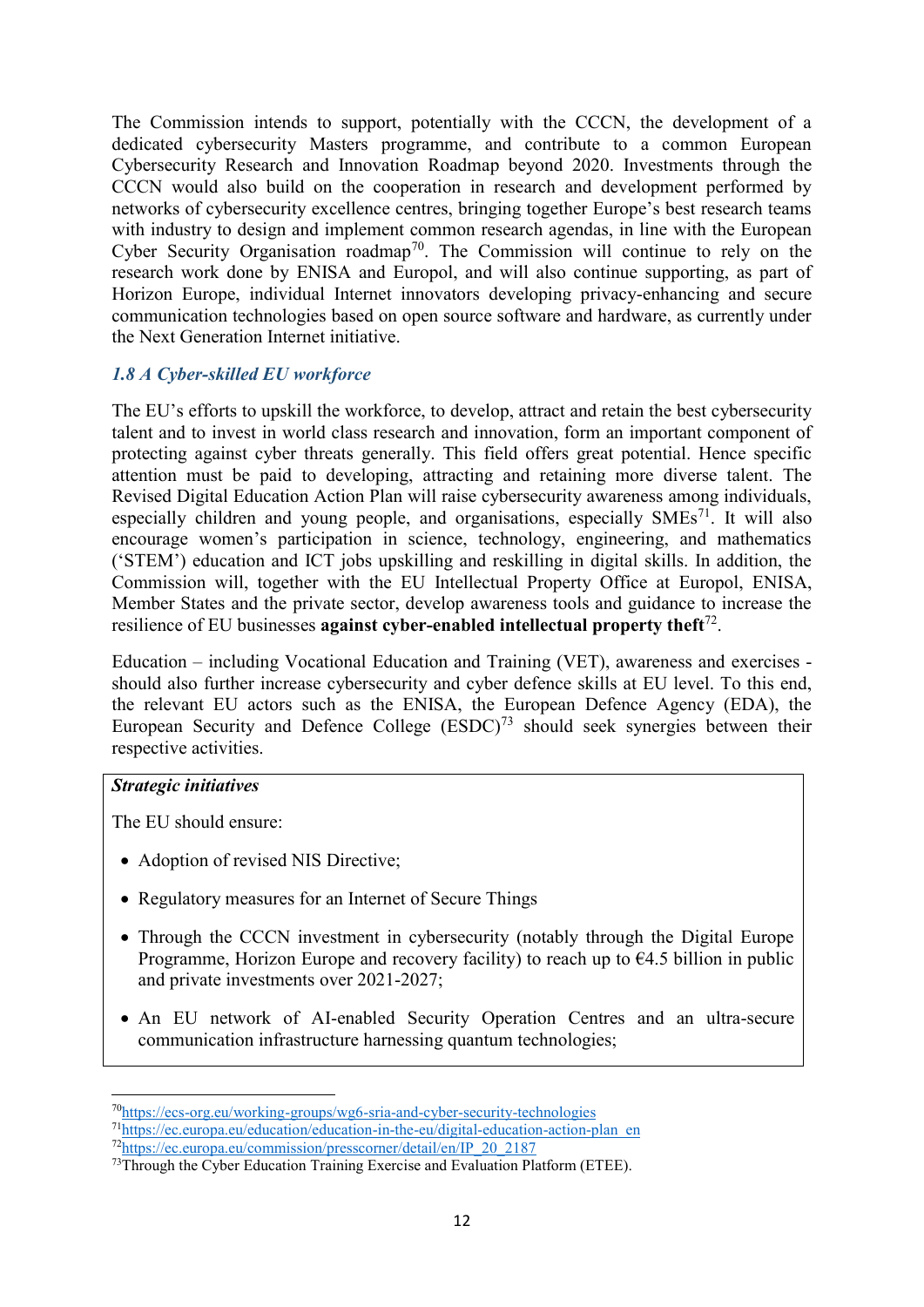- Widespread adoption of cybersecurity technologies through dedicated support to SMEs under the Digital Innovation Hubs;
- Development of an EU DNS resolver service as a safe and open alternative for EU citizens, businesses and public administration to access the Internet; and
- Completion of the implementation of the 5G Toolbox by the second quarter of 2021(see Annex).

# **2. BUILDING OPERATIONAL CAPACITY TO PREVENT, DETER AND RESPOND**

Cyber incidents, whether accidental or the deliberate action of criminals, state and other nonstate actors, can cause enormous damage. Their scale and complexity, often involving the exploitation of third-party services, hardware, and software to compromise a final target, make the EU's collective threat environment hard to counter without systematic and comprehensive information sharing and cooperation on a common response. The EU aims, **through the full implementation of regulatory tools, mobilisation and cooperation**, to support Member States in defending their citizens, as well as their economic and national security interests, in full respect of fundamental rights and freedoms and the rule of law. Several communities, composed of networks, EU institutions, bodies and agencies, as well as Member State authorities, are responsible for preventing, discouraging, deterring and responding to cyber threat, using their respective instruments and initiatives<sup>74</sup>. These communities include: (i) NIS authorities, such as CSIRTs, and disaster response; (ii) law enforcement and judicial authorities; (iii) cyber diplomacy; and (iv) cyber defence.

### *2.1 A Joint Cyber Unit*

A Joint Cyber Unit would serve as a virtual and physical platform for cooperation for the different cybersecurity communities in the EU, with a focus on operational and technical coordination against major cross border cyber incidents and threats**.**

The Joint Cyber Unit would be an important step forward towards completing the **European cybersecurity crisis management framework**. As outlined in the Commission President's Political Guidelines<sup>75</sup>, the Unit should enable Member States and EU institutions, bodies and agencies to make full use of existing structures, resources and capabilities and promote a '**need-to-share**' mind-set. It would provide the means to consolidate the progress made so far in the implementation of the 2017 Recommendation on a coordinated response to large-scale cybersecurity incidents and crises ('Blueprint')<sup>76</sup>. It would also provide the opportunity to

**<sup>.</sup>** <sup>74</sup>Including the European Union Agency for Cybersecurity (ENISA) support to operational cooperation and crisis management; the CSIRTs network; the Cyber Crises Liaison Organisation Network (CyCLONe, to become EU-CyCLONe as proposed under the revised NIS Directive); the NIS Cooperation Group; 'rescEU'; the European Cybercrime Centre and the Joint Cybercrime Action Task Force at Europol and the Law Enforcement Emergency Response Protocol; the EU Intelligence and Situation Centre (EU INTCEN) and the Cyber Diplomacy Toolbox); the Single Intelligence Analysis Capacity (SIAC); the cyber projects under the Permanent Structured Cooperation (PESCO), notably the 'Cyber Rapid Response Teams and Mutual Assistance in Cybersecurity' (CRRT).

 $75^\circ$ A Union that strives for more: My agenda for Europe', Political guidelines for the next European Commission 2019-2024 by candidate for President of the European Commission Ursula von der Leyen.

<sup>76</sup>Blueprint Recommendation C(2017) 6100 final of 13.9.2017 on Coordinated Response to Large Scale Cybersecurity Incidents and Crises.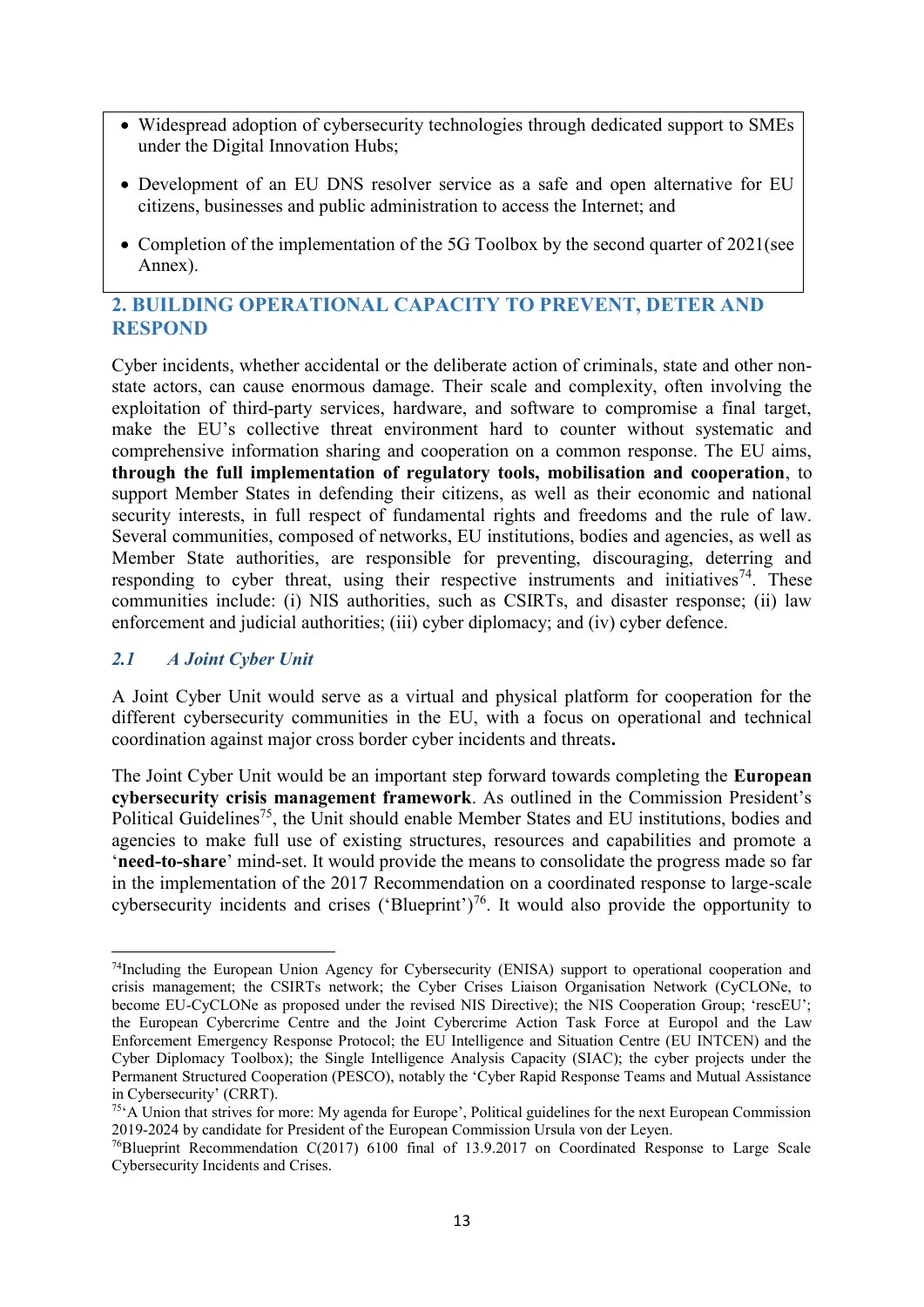further reinforce the cooperation around the Blueprint architecture and harness the progress achieved notably within the NIS Cooperation Group and the CyCLONe Network.

This could address **two main gaps** that currently increase vulnerabilities and create inefficiencies in the response to cross-border threats and incidents affecting the Union. Firstly, civilian, diplomatic, law enforcement and defence cybersecurity **communities** do not yet have a common space to nurture structured cooperation and facilitate operational and technical cooperation. Secondly, relevant cybersecurity stakeholders have not yet been able to tap into the full **potential** of operational cooperation and mutual assistance within existing networks and communities. This includes the absence of a platform allowing for operational cooperation with the private sector. The Unit should improve and accelerate coordination and allow the EU to face up and respond to large-scale cyber incidents and crises.

The Joint Cyber Unit would not be an additional, standalone body, nor would it affect the competences and powers of national cybersecurity authorities or EU participants. Rather, the Unit would act as a backstop where the participants can draw on one another's support and expertise, especially in the event that various cyber communities are required to work closely together. At the same time, recent events show the necessity for the EU to step up its level of ambition and readiness to face the cyber threats landscape and realities. As part of their contribution to the JCU, the EU actors (Commission and EU agencies and bodies) will therefore be ready to increase significantly their resources and capabilities, so as to level up their preparedness and resilience.

The Joint Cyber Unit would fulfil three main objectives. Firstly, it would ensure **preparedness** across cybersecurity communities; secondly, through information sharing it would provide continuous shared situational **awareness**; thirdly, it would reinforce coordinated **response** and recovery. To achieve these objectives, the Unit should build on well-defined **blocks and goals**, such as guaranteeing **secure and rapid information sharing**, improving **cooperation** among participants, including interaction between Member States and relevant EU entities, establishing structured **partnerships with a trusted industry** base and facilitating a coordinated approach to **cooperation with external partners**. In order to do so, based on a mapping of available capabilities at national and EU level, the Unit could facilitate the development of a cooperation framework.

For the Joint Cyber Unit to become the heart of EU cybersecurity operational cooperation, the Commission will work with Member States and relevant EU institutions, bodies and agencies, including ENISA, CERT-EU and Europol, to promote an **incremental and inclusive approach**, in full respect of competences and mandates of all those involved. In line with this approach, the Unit could contribute to further cooperation between constituents of a specific cyber community, where those constituents deem it necessary.

Four main steps are proposed to deliver the Joint Cyber Unit:

- *Define*, by mapping available capabilities at national and EU level;
- *Prepare*, by establishing a framework for structured cooperation and assistance;
- *Deploy*, by implementing the framework drawing on resources provided by participants so that the Joint Cyber Unit becomes operational;
- *Expand*, by strengthening coordinated response capacity with input from industry and partners.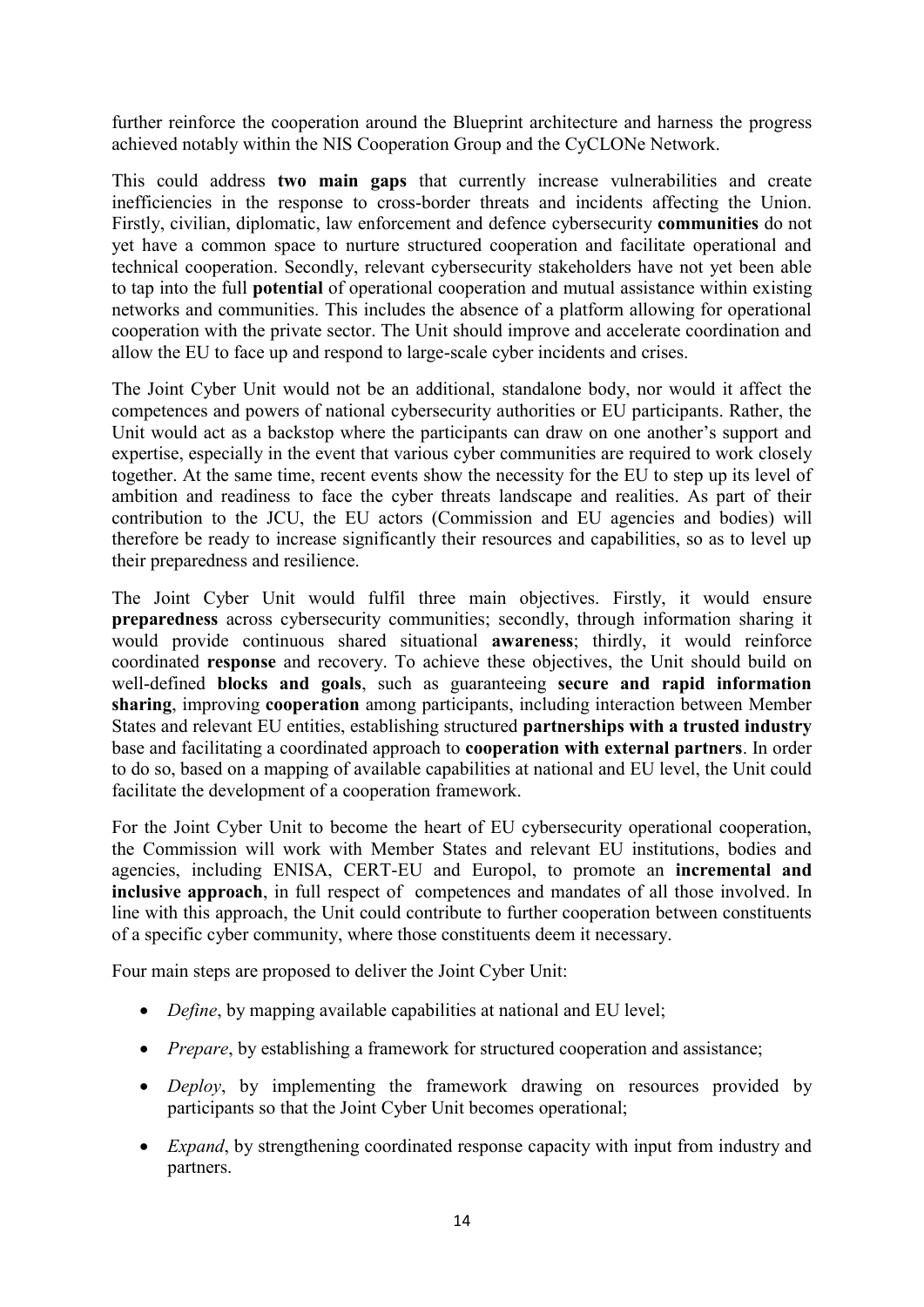Building on the outcome of the consultation with Member States, EU institutions, bodies and agencies<sup>77</sup>, the Commission, with the involvement of the High Representative, in line with his competences, will by February 2021 present the process, milestones and timeline for **defining, preparing, deploying and expanding the Joint Cyber Unit**.

### *2.2 Tackling cybercrime*

Our dependence on online tools has exponentially increased the attack surface for cyber criminals, and led to a situation where the investigation of nearly all types of crime has a digital component. Furthermore, core parts of our society are threatened by cyber actors and by those using cyber tools to plan and execute their illegal actions. There are therefore close links to the EU's overall security policy, as reflected in the cyber elements in its 2020 Security Union Strategy and in the EU's Counter-Terrorism Agenda<sup>78</sup>.

Tackling cybercrime effectively is a key factor in ensuring cybersecurity: deterrence cannot be achieved through resilience alone but also requires identification and prosecution of offenders. It is therefore essential to foster the cooperation and exchange between cybersecurity actors and law enforcement. At EU level, therefore, Europol and ENISA have already built strong cooperation where they have organised joint conferences and workshops and provided joint reports to the Commission, Member States and other stakeholders on cybersecurity threats and technological challenges. The Commission will continue to support this integrated approach to ensure a coherent and effective response, based on a comprehensive information picture.

As one important element of that response, EU and national authorities need to expand and improve the capacity of law enforcement to investigate cybercrime, fully respecting fundamental rights and pursuing the required balance between various rights and interests. The EU should be able to tackle cybercrime through fully implemented legislation that is fitfor-purpose, with a particular focus on combating child sexual abuse online, and on digital investigations, including criminality on the 'darknet'. Law enforcement must be fully equipped for digital investigations. The Commission will therefore put forward an action plan to improve digital capacity for law enforcement agencies, by providing them with the necessary skills and tools. In addition, Europol will further develop its role as a centre of expertise to support national law enforcement authorities combatting cyber-enabled and cyber-dependent crime, contributing to the definition of common forensic standards (through Europol's Innovation Lab and Hub).All these activities require appropriate take-up by Member States, which are encouraged to make use of the Internal Security Fund's national programmes and to propose projects in response to calls for proposals as part of the Thematic Facility.

The Commission will use all appropriate means, including infringement proceedings, to ensure that the 2013 Directive on attacks against information systems<sup>79</sup> is fully transposed and implemented, including the provision of statistics by Member States. It will better prevent the abuse of domain names, including where appropriate for the distribution of illegal

 $\overline{a}$ <sup>77</sup>Consultation of Member States (including during the Blue OLEx20 exercise gathering the heads of national cybersecurity authorities), EU institutions, bodies and agencies conducted between July-November 2020.

<sup>78</sup>Communication A Counter-Terrorism Agenda for the EU: Anticipate, Prevent, Protect, Respond, 9.12.2020, COM(2020) 795 final..

 $^{79}$ Directive 2013/40/EU on attacks against information systems.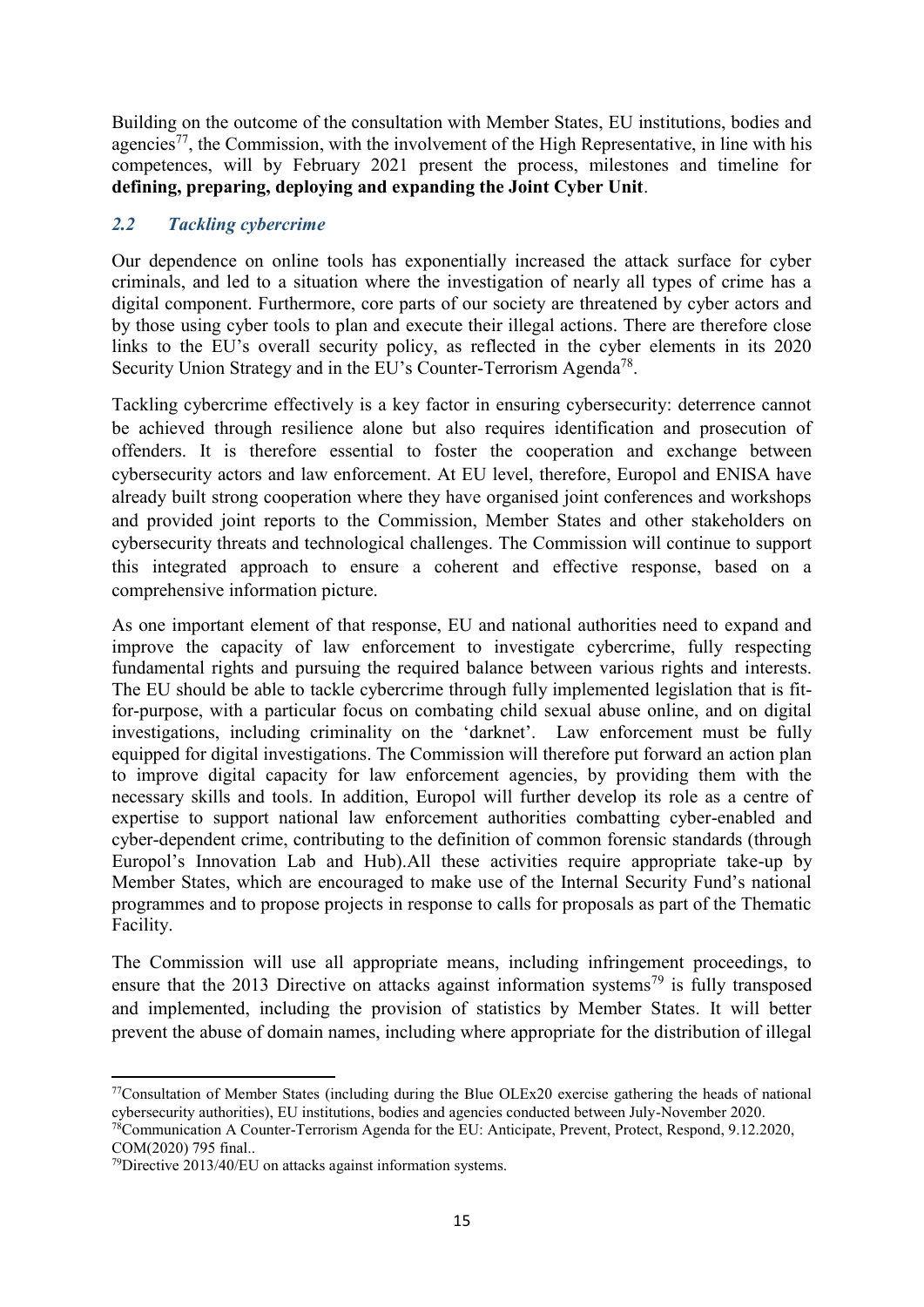content, and pursue the availability of accurate registration data by continuing to engage with the Internet Corporation for Assigned Names and Numbers (ICANN) and other stakeholders in the internet governance system, notably through the Public Safety Working Group of ICANN's Governmental Advisory Committee. The proposal in the revised NIS Directive accordingly envisages the maintaining of accurate and complete databases of domain names and registration data, or 'WHOIS data', and providing lawful access to such data as essential to ensuring the security, stability and resilience of the DNS.

The Commission will also continue to work to provide appropriate channels and clarify rules to obtain cross-border access to electronic evidence for criminal investigations (needed in 85% of investigations, with 65% of the total requests going to providers based in another jurisdiction), by facilitating the adoption and subsequent implementation of the 'e-evidence package' and practical measures<sup>80</sup>. The swift adoption by the European Parliament and Council of the e-evidence proposals is key to provide practitioners with an efficient tool. Electronic evidence must be readable, thus the Commission will further work on the support to law enforcement capacity in the area of digital investigations, including dealing with encryption when encountered in criminal investigations while fully preserving its function to protect fundamental rights and cybersecurity.

### *2.3 EU cyber diplomacy toolbox*

**.** 

The EU has been using its **cyber diplomacy toolbox**<sup>81</sup> to prevent, discourage, deter and respond to malicious cyber activities. After introducing the legal framework for targeted restrictive measures against cyber-attacks in May 2019<sup>82</sup>, the EU listed six individuals and three entities responsible for, or involved in, cyber-attacks affecting the EU and its Member States under the regime in July 2020<sup>83</sup>. Another two individuals and one body were listed in October 2020<sup>84</sup>. Malicious cyber activities, including those of a slow-burning nature, should be tackled by an effective and comprehensive joint EU diplomatic response, using the full range of measures available at EU level.

<sup>80</sup>COM(2018) 225 and 226; C(2020) 2779 final. In particular, the SIRIUS project recently received additional funding under the Partnership Instrument to improve channels to obtain lawful cross-border access to electronic evidence for criminal investigations (needed in 85% of investigations into serious crimes, with 65% of the total requests going to providers based in another jurisdiction), and establishing compatible rules at international level.

<sup>81</sup> <https://www.consilium.europa.eu/en/press/press-releases/2017/06/19/cyber-diplomacy-toolbox/>

<sup>82</sup>Council Decision (CFSP) 2019/797 of 17 May 2019 concerning restrictive measures against cyber-attacks threatening the Union or its Member States (OJ L 129I 17.5.2019, p. 13); and Council Regulation (EU) 2019/796

of 17 May 2019 concerning restrictive measures against cyber-attacks threatening the Union or its Member States (OJ L 129I 17.5.2019, p. 1) 1)

<sup>&</sup>lt;sup>83</sup> Council Decision (CFSP) 2020/1127 of 30 July 2020 amending Decision (CFSP) 2019/797 concerning restrictive measures against cyber-attacks threatening the Union or its Member States (ST/9564/2020/INIT) (OJ L 246, 30.7.2020, p. 12–17); and Council Implementing Regulation (EU) 2020/1125 of 30 July 2020 implementing Regulation (EU) 2019/796 concerning restrictive measures against cyber-attacks threatening the Union or its Member States (ST/9568/2020/INIT) (OJ L 246, 30.7.2020, p. 4–9).

<sup>84</sup> Council Decision (CFSP) 2020/1537 of 22 October 2020 amending Decision (CFSP) 2019/797 concerning restrictive measures against cyber-attacks threatening the Union or its Member States (OJ L 351I , 22.10.2020, p. 5–7); and Council Implementing Regulation (EU) 2020/1536 of 22 October 2020 of implementing Regulation (EU) 2019/796 concerning restrictive measures against cyber-attacks threatening the Union or its Member States (OJ L 351I, 22.10.2020, p. 1–4[\).](https://www.consilium.europa.eu/en/press/press-releases/2020/07/30/eu-imposes-the-first-ever-sanctions-against-cyber-attacks/)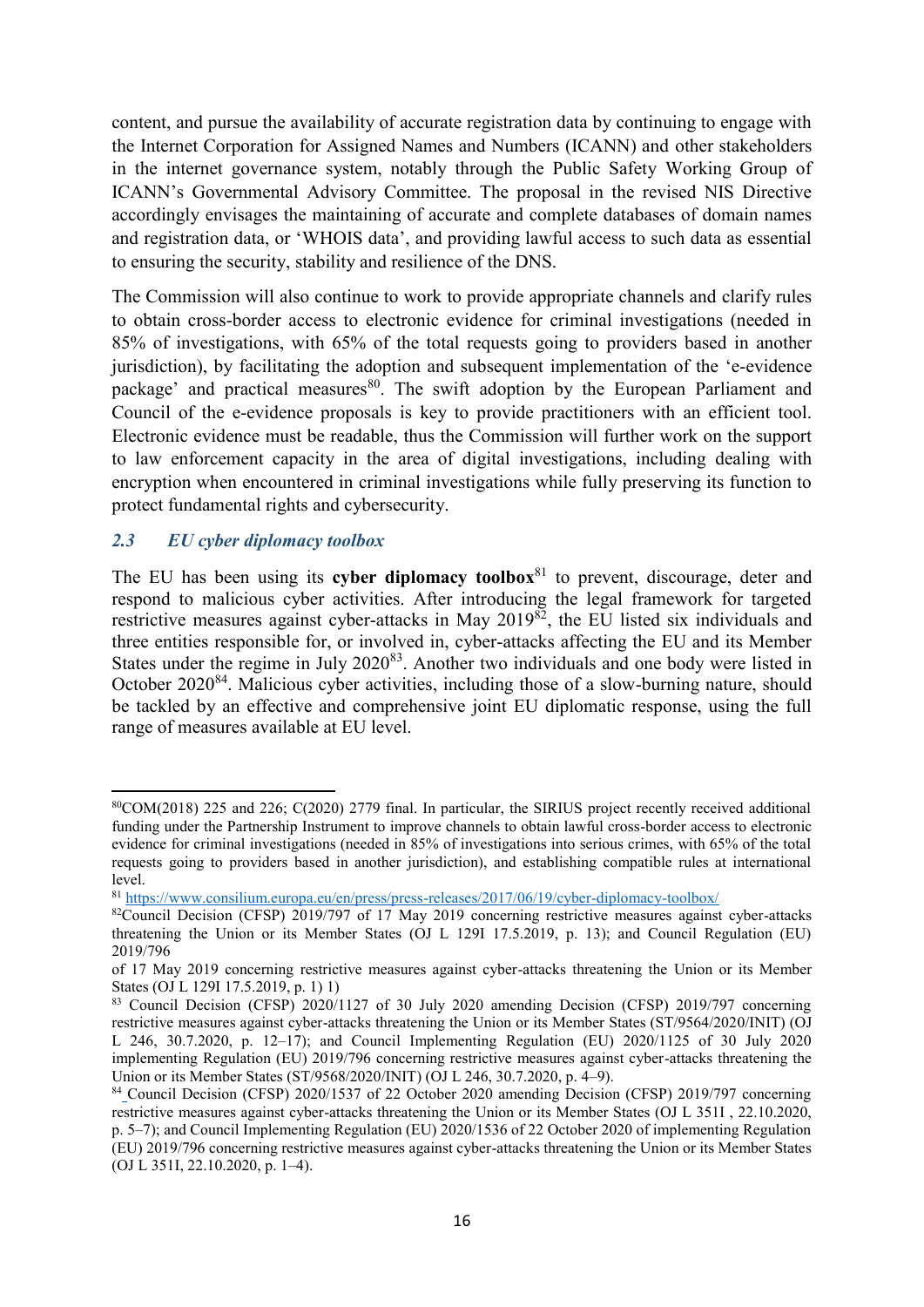A swift and effective joint EU diplomatic response requires solid shared situational awareness and the ability to prepare rapidly a joint EU position. The High Representative of the Union for Foreign Affairs and Security Policy will encourage and facilitate the establishment of a **Member States' EU cyber intelligence working group** residing within the EU Intelligence and Situation Centre (INTCEN) to advance strategic intelligence cooperation on cyber threats and activities. This work will further support EU situational awareness and decision-making on a joint diplomatic response. The working group is to engage with existing structures  $\frac{85}{3}$ , including, where necessary, those covering the wider threat of hybrid and foreign interference, to collect and assess situational awareness.

To strengthen its ability to prevent, discourage, deter and respond to malicious behaviour in cyberspace, the High Representative, with the involvement of the Commission in line with its competences, will present a proposal for the EU to further define its **cyber deterrence posture**. Building on the work under the cyber diplomacy toolbox to date, the posture should contribute to responsible state behaviour and cooperation in cyberspace, and should give particular direction on countering those cyber-attacks that have the most significant effect, notably those affecting our critical infrastructure, democratic institutions and processes  $86$ , as well as supply chain-attacks and cyber-enabled theft of intellectual property. The posture should outline how the EU and Member States could leverage their political, economic, diplomatic, legal and strategic communication tools against malicious cyber activities, as well as should address how the EU and Member States could advance their ability to attribute malicious cyber activities. In addition, together with the Council and the Commission, the High Representative aims to look into **additional measures under the cyber diplomacy toolbox**, including the possibility for further options for restrictive measures as well as by exploring **qualified majority voting (QMV) for listings under the horizontal sanctions regime against cyber-attacks.** In addition, the EU should undertake further efforts to **strengthen the cooperation with international partners**, including NATO, to advance the shared understanding of the threat landscape, develop cooperation mechanisms and identify cooperative diplomatic responses.

The High Representative, with the involvement of the Commission, will as well propose an update of the **implementing guidelines of the cyber diplomacy toolbox<sup>87</sup>** , including in view of increasing the efficiency of the decision-making process, and continues to organise exercises as well as assessments on the cyber diplomacy toolbox on a regular basis. In addition, the EU should further **integrate the cyber diplomacy toolbox in EU crisis mechanisms**, seek synergies with efforts to counter hybrid threats, disinformation and foreign interference under the Joint Framework on countering hybrid threats<sup>88</sup> and European Democracy Action Plan. In this context, the EU should reflect upon the interaction between the cyber diplomacy toolbox and the possible use of Article 42.7 TEU and Article 222 TFEU<sup>89</sup>.

<sup>&</sup>lt;sup>85</sup> Such as the EU Single Intelligence Analysis Capacity (SIAC), and, where necessary, the relevant projects established under PESCO, as well as the 2018 Rapid Alert System (RAS) that has been set up to support the EU's overall approach to tackling disinformation.

<sup>&</sup>lt;sup>86</sup> Notably by seeking synergies with the initiatives under the European Democracy Action Plan.

<sup>87</sup> 13007/17

<sup>88</sup> <https://eur-lex.europa.eu/legal-content/EN/TXT/PDF/?uri=CELEX:52016JC0018&from=EN>

<sup>&</sup>lt;sup>89</sup>Respectively the mutual defence clause, solidarity clause.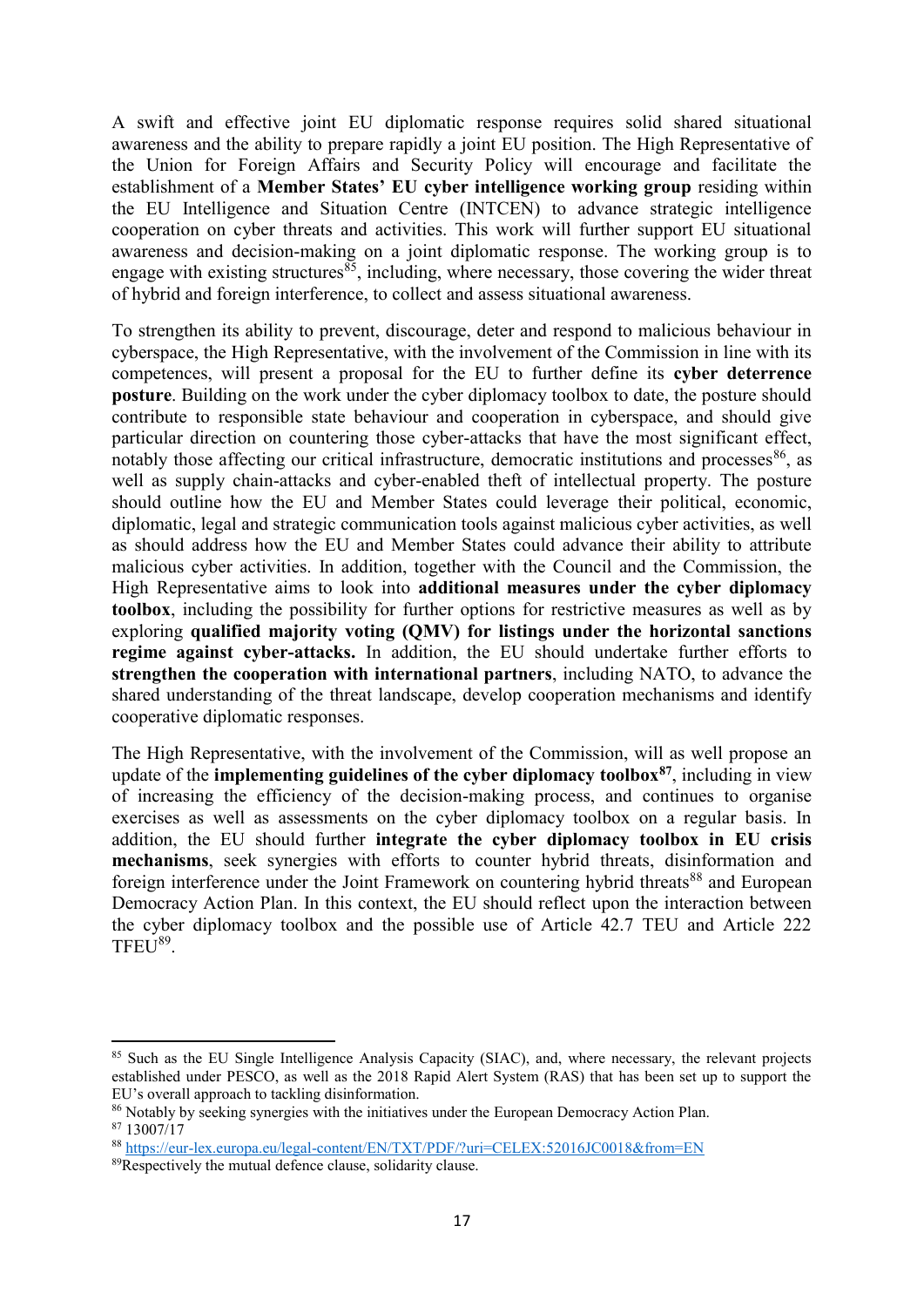### *2.4 Boosting cyber defence capabilities*

The EU and Member States need to increase their ability to prevent and respond to cyber threats in line with the EU Level of Ambition derived from the 2016 EU Global Strategy<sup>90</sup>. To this end, the High Representative, in cooperation with the Commission, will present a **review of the Cyber Defence Policy Framework (CDPF)** to enhance further coordination and cooperation between  $EU<sup>91</sup>$  actors, as well as with and between Member States, including as regards the Common Security and Defence Policy (CSDP) missions and operations. The  $CDPF$  should inform the upcoming Strategic Compass<sup>92</sup>, ensuring that cybersecurity and cyber defence are further integrated into the wider security and defence agenda.

In 2018, the EU identified cyberspace as a domain of operations<sup>93</sup>. An upcoming **'Military Vision and Strategy on Cyberspace as a Domain of Operations'** by the EU Military Committee should further define how cyberspace as a domain of operations enables EU CSDP military missions and operations. The **Military CERT-Network**<sup>94</sup>, being set up by the European Defence Agency (EDA), will further contribute to significantly increase cooperation among Member States. In addition, to ensure cybersecurity of critical space infrastructures under the responsibility of the Space Programme, the European Agency for the Space Programme and in particular the Galileo Security Monitoring Centre will be reinforced and its mandate extended to other critical assets of the Space Programme.

The EU and Member States should provide further impetus for the **development of state-ofthe-art cyber defence capabilities** through different EU policies and instruments, notably the CDPF, and where appropriate, building on the work of the EDA. This requires a strong emphasis on the development and use of key technologies such as AI, encryption and quantum computing. In line with the 2018 EU Capability Development Priorities<sup>95</sup> and based on the findings of the first full Coordinated Annual Review on Defence (CARD) report<sup>96</sup>, the EU should further foster cooperation among Member States on **cyber defence research, innovation and capability development**, encouraging Member States to make use of the full potential of the **Permanent Structured Cooperation (PESCO)<sup>97</sup>** and **EDF<sup>98</sup> .**

The forthcoming **Commission Action Plan on synergies between the civil, defence, and space industries** to be presented in the first quarter of 2021, will include actions to further

(ESDC), the Commission, and EU agencies, notably the European Defence Agency (EDA).

1

[https://www.eda.europa.eu/what-we-do/our-current-priorities/coordinated-annual-review-on-defence-\(card\)](https://www.eda.europa.eu/what-we-do/our-current-priorities/coordinated-annual-review-on-defence-(card))

<sup>&</sup>lt;sup>90</sup> Council conclusions (14149/16) on implementing the EU Global Strategy in the area of security and defence. <sup>91</sup> Notably the EEAS, including the EU Military Staff (EUMS), European Security and Defence College

 $92$  Council Conclusions on Security and Defence of 17 June 2020 (8910/20)

<sup>93</sup> <https://data.consilium.europa.eu/doc/document/ST-14413-2018-INIT/en/pdf>

<sup>&</sup>lt;sup>94</sup> The setup of an EU Military CERT-Network responds to an objective identified in the 2018 Cyber Defence Policy Framework and aims at promoting active interaction and information exchange between EU Member States military CERTs.

<sup>&</sup>lt;sup>95</sup> In June 2018, Member States agreed in the EDA Steering Board to guide defence cooperation at EU level. <sup>96</sup> Approved by Defence Ministers in the EDA Steering Board in November 2020.

<sup>&</sup>lt;sup>97</sup> There are currently several cyber-related PESCO projects, notably the Cyber Threats and Incident Response Information Sharing Platform, Cyber Rapid Response Teams and Mutual Assistance in Cyber Security, the EU Cyber Academia and Innovation Hub and the Cyber and Information Domain Coordination Centre (CIDCC).

<sup>98</sup> Under the EDF, the Commission already identified opportunities for potential collaborative cyber defence research and development actions aimed at strengthening cooperation, innovation capacity and the competitiveness of the defence industry.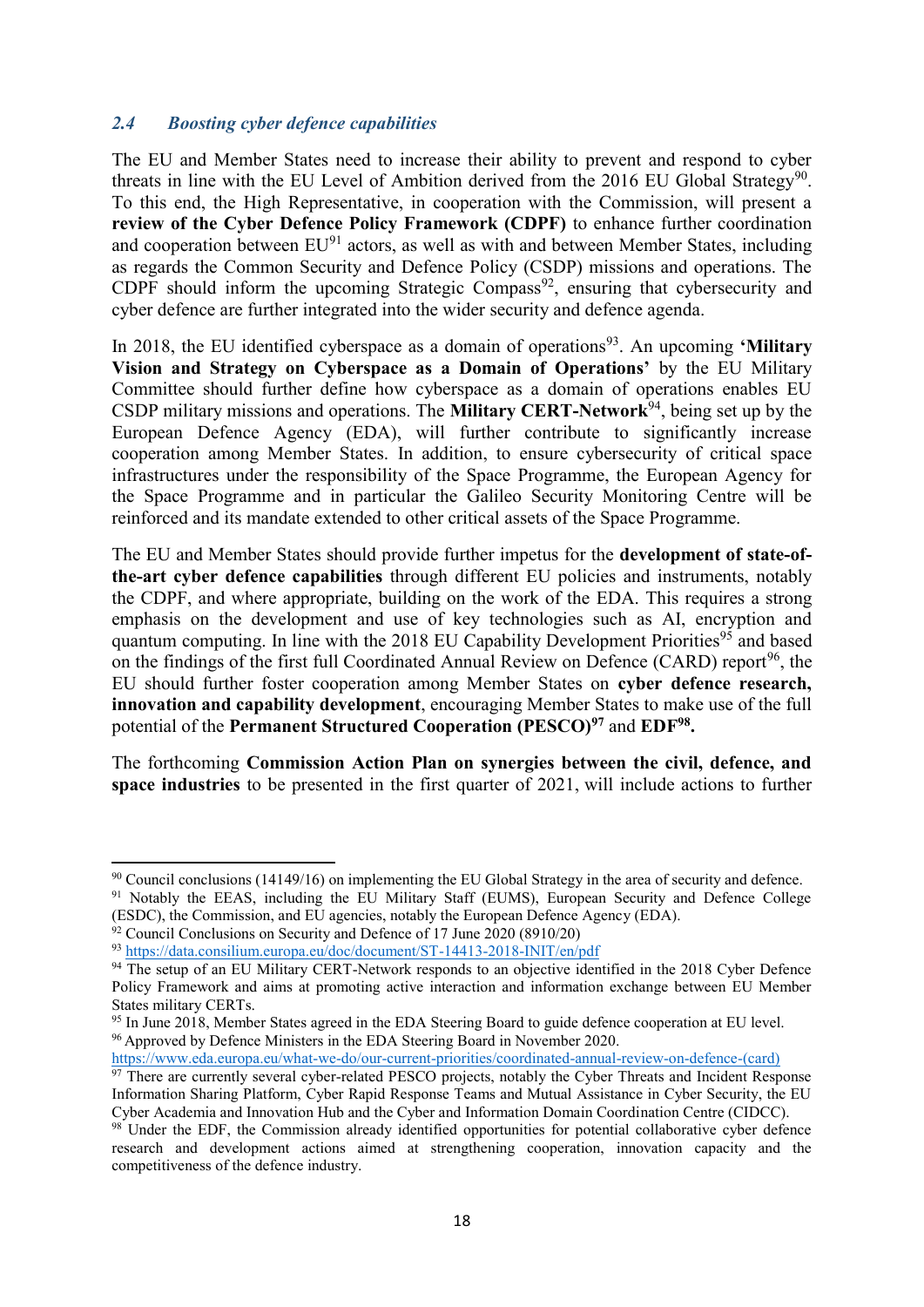support synergies at the level programmes, technologies, innovation and start-ups, in line with the governance of the respective programmes<sup>99</sup>.

In addition, relevant synergies and interfaces should be developed between cyber defence initiatives taken forward in other frameworks, including the cyber-related collaborative projects<sup>100</sup> by Member States under PESCO, as well as with the EU cybersecurity structures, to support information sharing and mutual support.

### *Strategic initiatives*

The EU should:

- Complete the European cybersecurity crisis management framework and determine the process, milestones and timeline for establishing the Joint Cyber Unit;
- Continue implementation of cybercrime agenda under the Security Union Strategy;
- Encourage and facilitate the establishment of a Member States' cyber intelligence working group residing within the EU INTCEN;
- Advance the EU's cyber deterrence posture to prevent, discourage, deter and respond to malicious cyber activities;
- Review the Cyber Defence Policy Framework;
- Facilitate the development of an EU "Military Vision and Strategy on Cyberspace as a Domain of Operations" for CSDP military missions and operations;
- Support synergies between civil, defence and space industries; and
- Reinforce cybersecurity of critical space infrastructures under the Space Programme.

# **3. ADVANCING A GLOBAL AND OPEN CYBERSPACE**

The EU should continue to work with international partners to promote a political model and vision of cyberspace grounded in the rule of law, human rights, fundamental freedoms and democratic values that bring social, economic and political development globally, and contribute to a Security Union. International cooperation is essential to keeping cyberspace global, open, stable and secure. The EU should to this end continue to work with third countries, international organisations as well as the multi-stakeholder community, to develop and implement a coherent and holistic international cyber policy, mindful of the increasing interconnection between economic aspects of new technologies, internal security and foreign, security and defence policies. The EU, as a strong economic and trading bloc founded on core democratic values, respect for the rule of law and fundamental rights, is also uniquely placed to lead in defining and promoting international norms and standards.

1

<sup>99</sup> Such as Horizon Europe, Digital Europe and the EDF.

<sup>100</sup> <https://pesco.europa.eu/>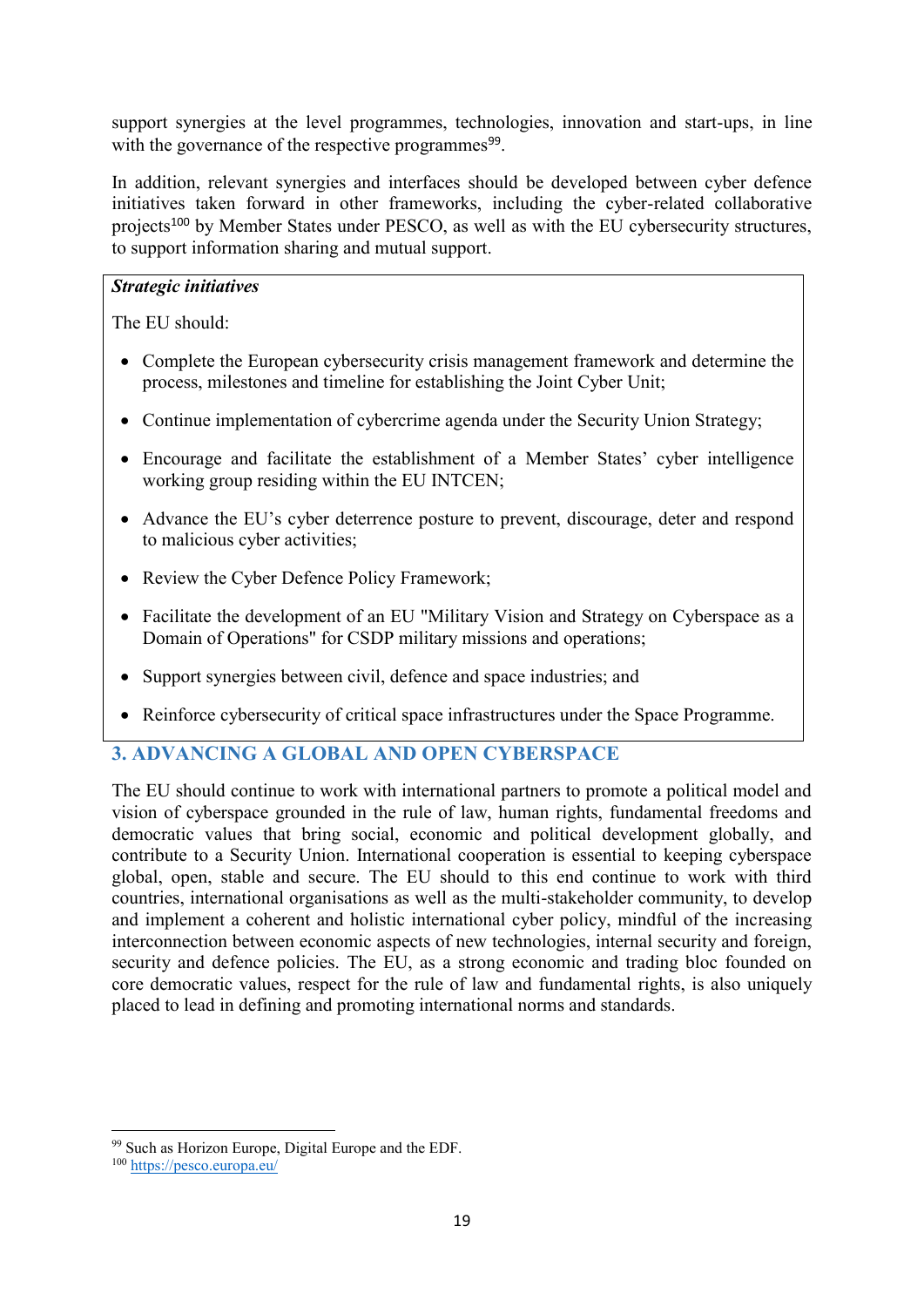### *3.1. EU leadership on standards, norms and frameworks in cyberspace*

### *Stepping up on international standardisation*

To promote and defend its vision of cyberspace at the international level, the EU needs to **step up its engagement in, and leadership on international standardisation processes, and enhance its representation in international and European standardisation bodies as**  well as other standard development organisations<sup>101</sup>. As digital technologies are developing at a fast pace, international standards are of increasing importance in complementing traditional regulatory efforts in areas such as AI, cloud, quantum computing and quantum communication. International standardisation is increasingly used by third countries to advance their political and ideological agenda, which often does not correspond with the values of the EU. In addition, there is a growing risk of competing frameworks for international standardisation, leading to fragmentation.

Shaping international standards in the areas of emerging technologies and the core internet architecture in line with EU values is essential to ensure that the Internet remains global and open, that technologies are human-centric, privacy-focused, and that their use is lawful, safe and ethical. As part of its upcoming Standardisation Strategy, the EU should define its **objectives for international standardisation,** and conduct proactive and coordinated outreach to promote these at international level. Stronger cooperation and burden sharing should be sought with like-minded partners and European stakeholders.

### *Advance Responsible State Behaviour in Cyberspace*

1

The EU continues to work with international partners to advance and promote a global, open, stable and secure cyberspace where **international law, in particular the United Nations (UN) Charter<sup>102</sup>, is respected,** and the **voluntary non-binding norms, rules and principles**  of responsible state behaviour<sup>103</sup> are adhered to. With the deterioration of an effective multilateral debate on international security in cyberspace, there is a clear need for the EU and Member States to take a more proactive stance in the discussions in the UN and other relevant international fora. The EU is best placed to **advance, coordinate and consolidate Member States' positions in international fora**, and should **develop an EU position on the application of international law in cyberspace**. The High Representative, together with the Member States, also aims to take forward their inclusive and consensus-based proposal for a political commitment on a **Programme of Action to Advance Responsible State Behaviour in Cyberspace (PoA)<sup>104</sup>** in the UN. Building on the existing acquis as endorsed by the UN General Assembly<sup>105</sup>, the PoA offers a platform for cooperation and exchange of

<sup>&</sup>lt;sup>101</sup> E.g. the [International Organization for Standardization](https://www.iso.org/home.html) (ISO), [International Electrotechnical Commission](https://www.iec.ch/homepage) (IEC), [International Telecommunication Union](https://www.itu.int/en/Pages/default.aspx) (ITU), the [European Committee for Standardisation \(](https://www.cen.eu/Pages/default.aspx)CEN), [the](https://www.cenelec.eu/)  [European Committee for Electrotechnical Standardization \(](https://www.cenelec.eu/)CENELEC), [the European Telecommunications](https://www.etsi.org/)  [Standards Institute](https://www.etsi.org/) (ETSI), the Internet Engineering Task Force (IETF), 3<sup>rd</sup> Generation Partnership Project (3GPP) and [the Institute of Electrical and Electronics Engineers](https://www.ieee.org/) (IEEE). <sup>102</sup> <https://www.un.org/en/sections/un-charter/un-charter-full-text/>

<sup>&</sup>lt;sup>103</sup> As reflected in the relevant reports of the Groups of Governmental Experts on Developments in the Field of Information and Telecommunications in the Context of International Security (UNGGEs), endorsed by the UNGA, notably the 2015, 2013 and 2010 reports.

<sup>104</sup>[https://front.un-arm.org/wp-content/uploads/2020/10/joint-contribution-poa-the-future-of-cyber-discussions](https://front.un-arm.org/wp-content/uploads/2020/10/joint-contribution-poa-the-future-of-cyber-discussions-at-the-un-10302020.pdf)[at-the-un-10302020.pdf](https://front.un-arm.org/wp-content/uploads/2020/10/joint-contribution-poa-the-future-of-cyber-discussions-at-the-un-10302020.pdf)

<sup>&</sup>lt;sup>105</sup> As reflected in the relevant reports of the Groups of Governmental Experts on Developments in the Field of Information and Telecommunications in the Context of International Security (UNGGEs), endorsed by the UNGA notably the: 2015, 2013 and 2010 reports.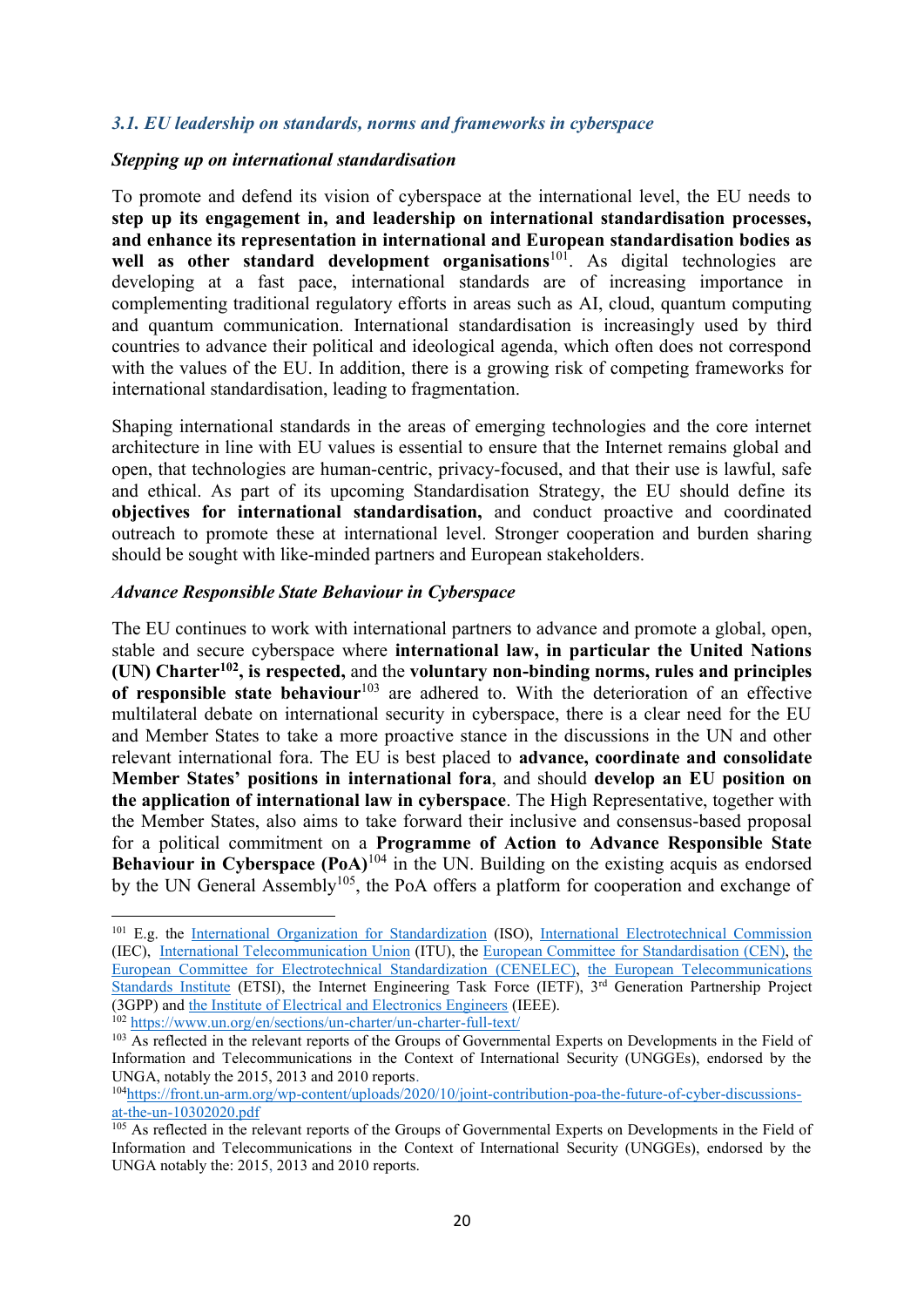best practices within the UN, and proposes to establish a mechanism to put in practice the norms of responsible state behaviour and promote capacity building. In addition, the High Representative aims to strengthen and encourage the implementation of **confidence-building measures** between states, including sharing best practices at regional and multilateral levels and contributing to cross-regional cooperation.

Increased global connectivity should not lead to censorship, mass surveillance, data privacy breaches and repression against civil society, academia and citizens. The EU should continue to lead on the protection and promotion of **human rights and fundamental freedoms**  online. To this end, the EU should promote further compliance with international human rights law and standards<sup>106</sup>, and operationalise its Action Plan on Human Rights and Democracy 2020-2024<sup>107</sup>, and advance its Human Rights Guidelines on Freedom of Expression Online and Offline<sup>108</sup>, offering a new impetus on the practical application of **EU instruments**. The EU should make sustained efforts to **protect human rights defenders, civil society and academia working on issues such as cybersecurity, data privacy, surveillance and online censorship.** To this end, the EU should provide further practical guidance, promote best practices and step-up its efforts to prevent the misuse of emerging technologies, notably through the use of diplomatic measures where necessary, as well as the export control of such technologies. The EU should also continue to fight for the protection of the most vulnerable members of society online, by putting forward legislation to better protect children against child sexual abuse and exploitation and a Strategy on the Rights of the Child.

### *The Budapest Convention on Cybercrime*

The EU continues to support third countries that wish to accede to the **Council of Europe Budapest Convention on Cybercrime**, and work to finalise the **Second Additional Protocol to the Budapest Convention** that includes measures and safeguards to improve international cooperation between law enforcement and judicial authorities, as well as between authorities and service providers in other countries, and for which the Commission participates in the negotiations on behalf of the  $EU^{109}$ . The current initiative for a new legal instrument on cybercrime at UN level risks to amplify divisions and slow down much needed national reforms and related capacity building efforts, potentially hindering effective international cooperation against cybercrime: the EU does not see a need for any new legal instrument on cybercrime at UN level. The EU continues to engage in the **multilateral exchanges on cybercrime** to ensure the respect of human rights and fundamental freedoms, through inclusiveness, transparency, and taking into account available expertise, with the goal of delivering added value for all.

### *3.2 Cooperation with partners and the multi-stakeholder community*

The EU should **strengthen and expand its cyber dialogues with third countries** to promote its values and vision for cyberspace, sharing best practices, and seeking to cooperate more effectively. The EU should also establish **structured exchanges with regional organisations** such as the African Union, the ASEAN Regional Forum, the Organisation of

 $\overline{a}$ <sup>106</sup> Notably the UN Charter and the Universal Declaration of Human Rights.<br><sup>107</sup> https://www.consilium.europa.eu/en/press/press-releases/2020/11/19/co

<sup>107</sup> [https://www.consilium.europa.eu/en/press/press-releases/2020/11/19/council-approves-conclusions-on-the](https://www.consilium.europa.eu/en/press/press-releases/2020/11/19/council-approves-conclusions-on-the-eu-action-plan-on-human-rights-and-democracy-2020-2024/)[eu-action-plan-on-human-rights-and-democracy-2020-2024/](https://www.consilium.europa.eu/en/press/press-releases/2020/11/19/council-approves-conclusions-on-the-eu-action-plan-on-human-rights-and-democracy-2020-2024/)

<sup>108</sup> <https://www.consilium.europa.eu/media/28348/142549.pdf>

 $109$  Council Decision of June 2019 (ref 9116/19)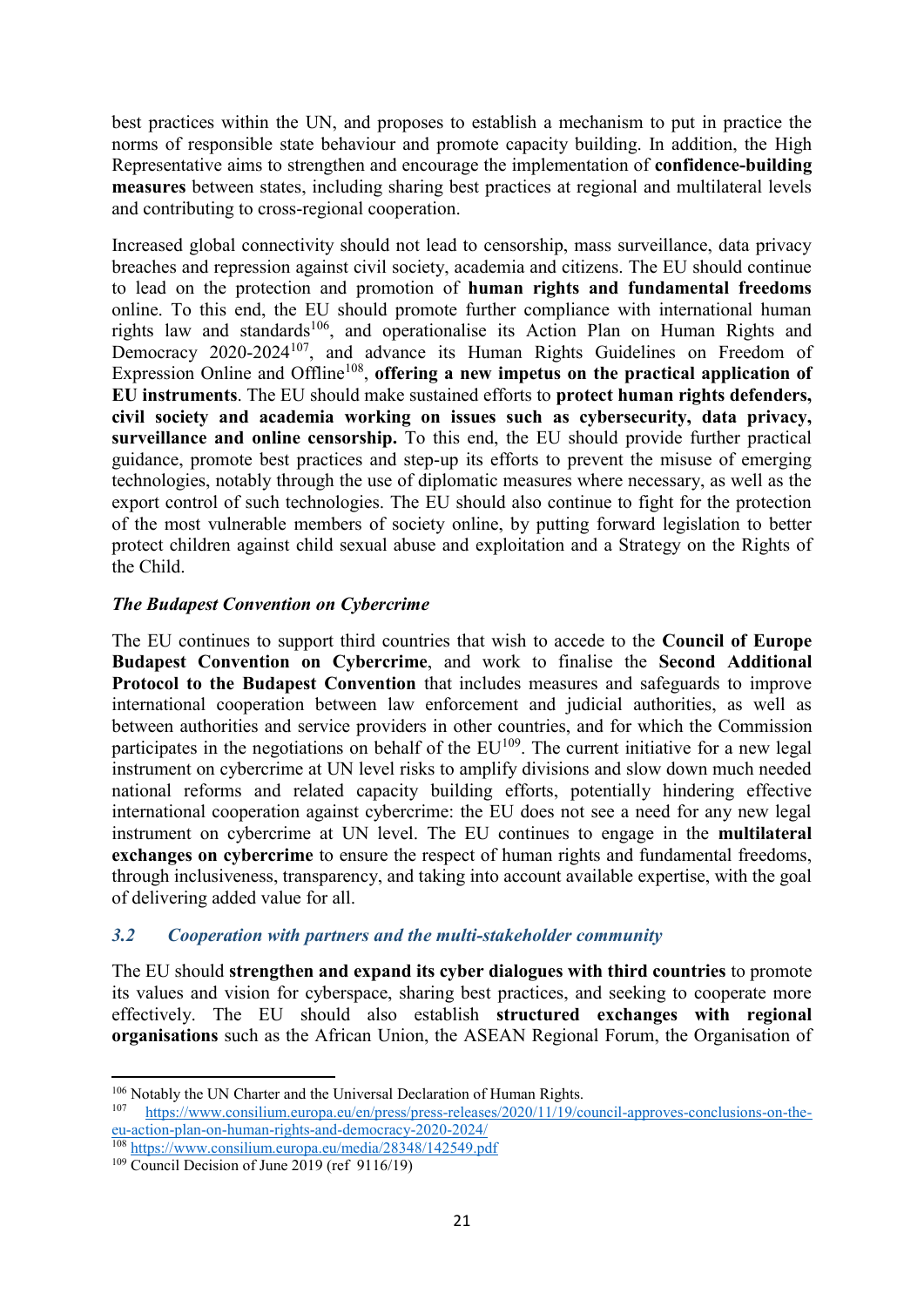American States, and the Organization for Security Cooperation in Europe. At the same time, the EU should endeavour to find common ground, where possible and opportune, with other partners based on issues of common interest. Working with the EU Delegations, as well as where relevant Member States' embassies around the world, the EU should form an informal **EU Cyber Diplomacy Network** to promote the EU vision of cyberspace, exchange information and regularly coordinate on developments in cyberspace $110$ .

Building on the Joint Declarations of 8 July  $2016^{111}$  and 10 July  $2018^{112}$ , the EU should continue to advance **EU-NATO cooperation,** notably on cyber defence interoperability requirements. In this context, the EU should further pursue the affiliation of relevant CSDP structures to NATO's Federated Mission Networking, allowing network interoperability with NATO and partners when necessary. In addition, cooperation between the EU and NATO on education, training and exercises should be further explored, including by seeking synergies between the European Security and Defence College and the NATO Cooperative Cyber Defence Centre of Excellence.

In line with its values, the EU strongly supports and promotes the **multi-stakeholder model**  for Internet governance. No single entity, government, or international organisation should seek to control the Internet. The EU should continue to engage in fora<sup>113</sup> to enhance cooperation and ensure the protection of fundamental rights and freedoms, notably the right to dignity, privacy and freedom of expression and information. To advance multi-stakeholder cooperation on cybersecurity issues, the Commission and High Representative, in line with their respective competences, aim to reinforce **regular and structured exchanges with stakeholders**, including the private sector, academia and civil society, underlining that the interconnected nature of cyberspace requires all stakeholders to exchange upon, and take their specific responsibilities to maintain a global, open, stable and secure cyberspace. These efforts will provide valuable input for potential key actions at EU level.

### *3.3. Strengthening global capacities to increase global resilience*

To ensure that all countries are able to reap the social, economic and political benefits of the Internet and the use of technologies, the EU continues to support its partners to increase their cyber resilience and capacities to investigate and prosecute cybercrime and address cyber threats. In order to ensure overall coherence, the EU should develop an **EU External Cyber Capacity Building Agenda** to steer these efforts in line with its External Cyber Capacity Building Guidelines<sup>114</sup> and the Agenda 2030 for Sustainable Development<sup>115</sup>. The Agenda should leverage the expertise of Member States and relevant EU institutions, bodies and agencies and initiatives, including the EU's Cyber Capacity Building Network<sup>116</sup>, in line with their respective mandates. An **EU Cyber Capacity Building Board,** shall be created to encompass relevant EU institutional stakeholders, and to monitor progress, as well as the identification of further synergies and potential gaps. It can furthermore support enhanced

<sup>110</sup> It could where relevant also leverage the activities of the informal EU Digital Diplomacy Network incorporating Member States' foreign ministries.

<sup>111</sup> <http://www.consilium.europa.eu/en/press/press-releases/2016/07/08-eu-nato-joint-declaration/>

<sup>112</sup> https://www.consilium.europa.eu/en/press/press-releases/2018/07/10/eu-nato-joint-declaration/

<sup>&</sup>lt;sup>113</sup> Such as the Internet Cooperation for Assigned Names and Numbers (ICANN) and the Internet Governance Forum (IGF).

<sup>114</sup> <https://data.consilium.europa.eu/doc/document/ST-10496-2018-INIT/en/pdf>

<sup>115</sup> [https://ec.europa.eu/environment/sustainable-development/SDGs/index\\_en.htm](https://ec.europa.eu/environment/sustainable-development/SDGs/index_en.htm)

<sup>116</sup> <https://www.eucybernet.eu/>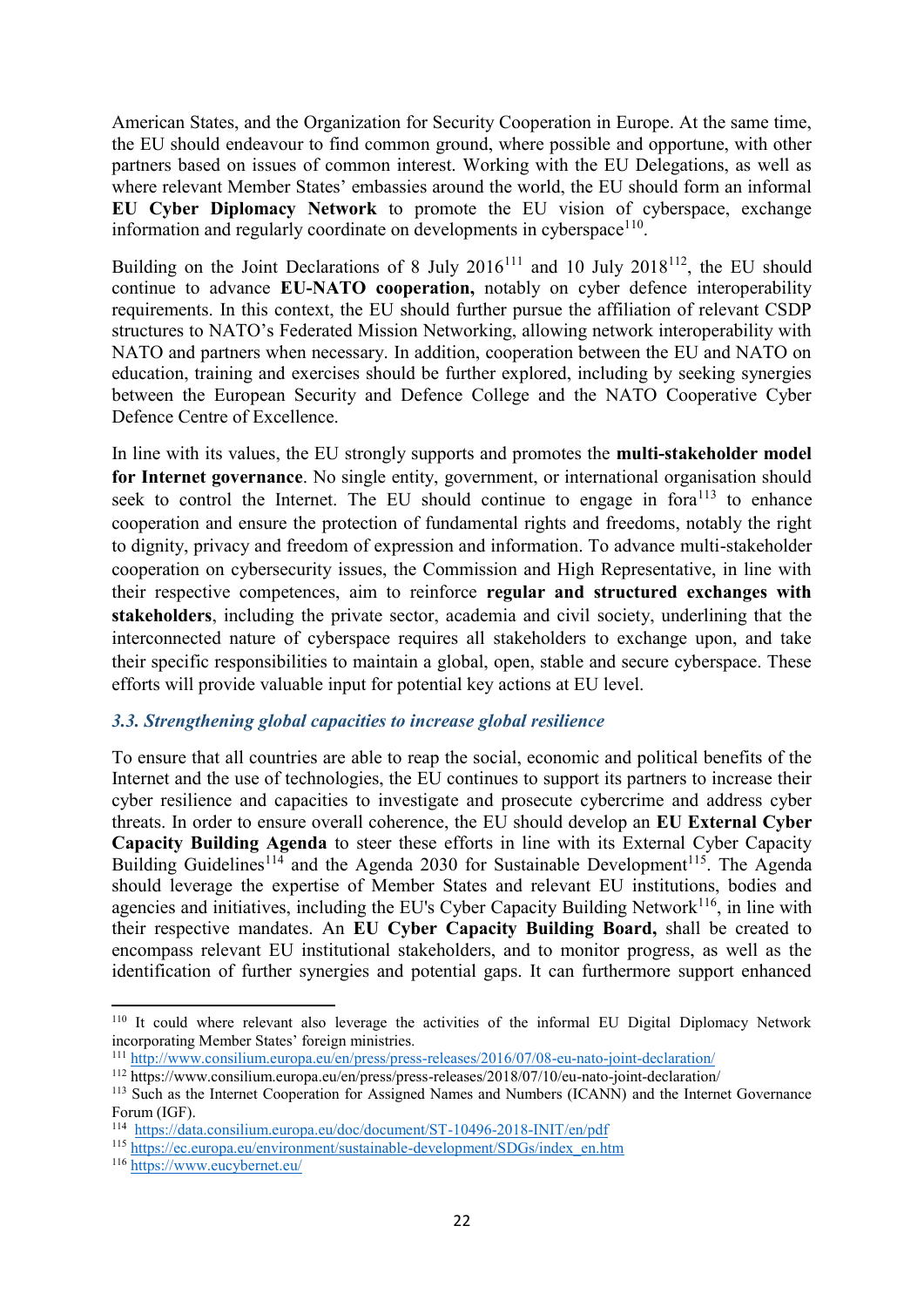cooperation with Member States, as well as with public and private sector partners and other relevant international bodies to ensure coordination of efforts and avoid duplications.

**EU cyber capacity building** should continue to focus on the Western Balkans and in the EU's neighbourhood, as well as on partner countries experiencing a rapid digital development. The EU efforts should support the development of legislation and policies of partner countries in line with relevant EU cyber diplomacy policies and standards. In this context, EU capacity building efforts in the field of digitalisation should include cybersecurity as a standard feature. To this end, the EU should develop a training programme dedicated to EU staff in charge of the implementation of EU digital and cyber external capacity building efforts. The EU should also assist these countries in tackling the growing challenge of malicious cyber activities that harm the development of their societies and the **integrity and security of democratic systems,** in line with the efforts under the European Democracy Action Plan. Peer-to-peer learning between EU Member States as well as relevant EU agencies and third countries could be particularly useful in this respect.

Finally, within the context of the  $2018$  Civilian CSDP Compact<sup>117</sup>, civilian CSDP missions can also contribute to the EU's wider response to tackle cyber security challenges, notably by strengthening the rule of law within, as well as law-enforcement and civilian administrations' capabilities of, partner countries.

### *Strategic initiatives*

The  $EU$  should:

- Define a set of objectives in international standardisation processes, and promote these at international level;
- Advance international security and stability in cyberspace, notably through the proposal by the EU and its Member States for a Programme of Action to Advance Responsible State Behaviour in Cyberspace (PoA) in the United Nations;
- Offer practical guidance on the application of human rights and fundamental freedoms in cyberspace;
- Better protect children against child sexual abuse and exploitation, as well as a Strategy on the Rights of the Child;
- Strengthen and promote the Budapest Convention on Cybercrime, including through the work on the Second Additional Protocol to the Budapest Convention;
- Expand EU cyber dialogue with third countries, regional and international organisations, including through an informal EU Cyber Diplomacy Network;
- Reinforce the exchanges with the multi-stakeholder community, notably by regular and structured exchanges with the private sector, academia and civil society; and
- Propose an EU External Cyber Capacity Building Agenda and an EU Cyber Capacity Building Board.

 117 <https://data.consilium.europa.eu/doc/document/ST-14611-2019-INIT/en/pdf>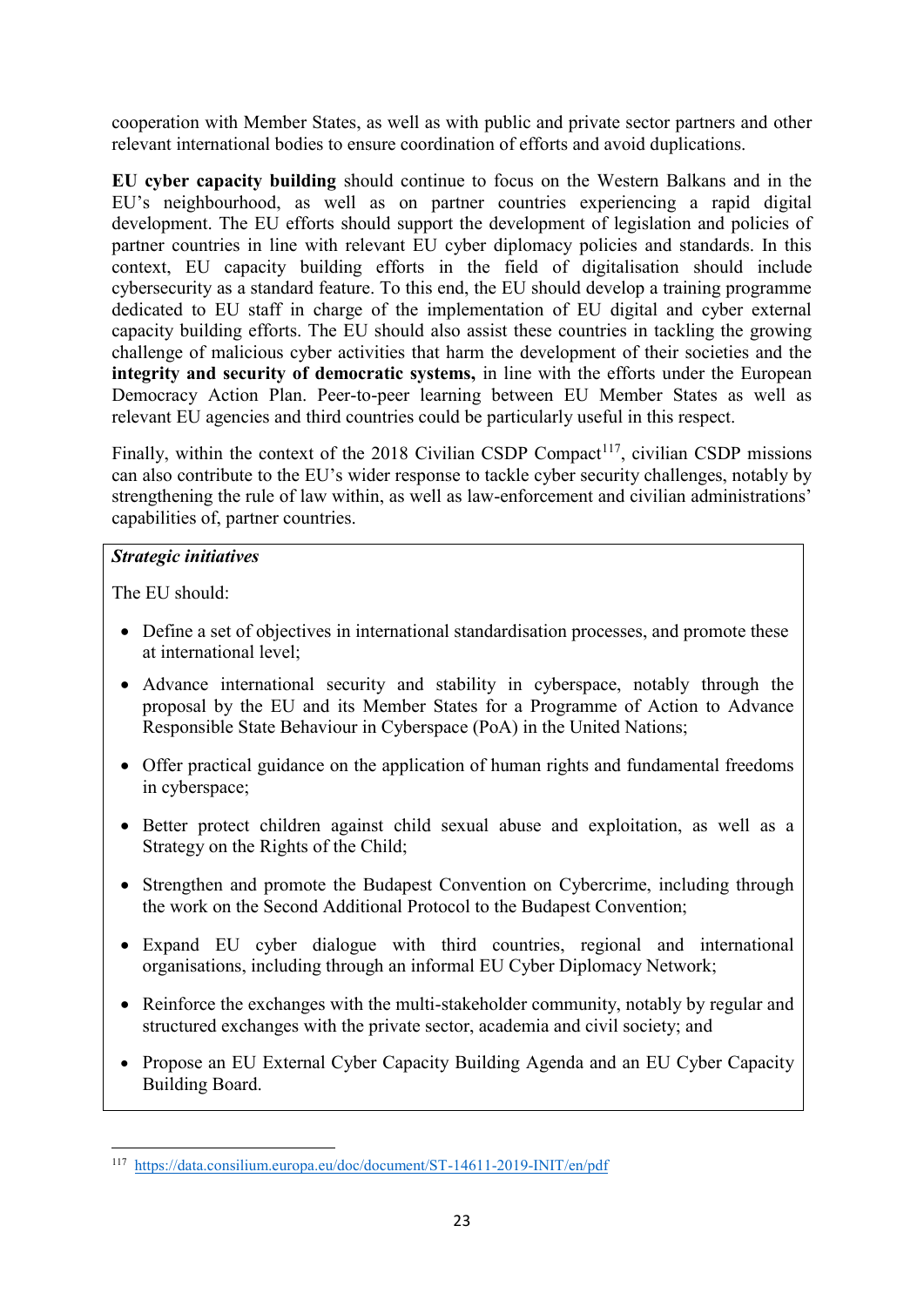### **III. CYBERSECURITY IN THE EU INSTITUTIONS, BODIES AND AGENCIES**

Given their high political profile, their critical missions to coordinate highly sensitive issues, and their role in managing large sums of public money, **the EU institutions, bodies and agencies are regular targets of cyberattacks**, particularly cyber-espionage. However, the level of cyber resilience and ability to detect and respond to malicious cyber activities varies significantly across these entities in terms of maturity. It is thus necessary to improve the overall level of cybersecurity through consistent and homogeneous rules.

**In the area of information security,** progress has been made towards more consistency of the **rules for the protection of EU classified information as well as sensitive nonclassified information**. However, the interoperability of classified information systems remains limited, preventing a seamless transfer of information between the different entities. Further progress should be made to enable an inter-institutional approach to the handling of EU classified information and sensitive non-classified information, which could also serve as a model for interoperability across Member States. A baseline should also be established to simplify procedures with Member States. The EU should also further develop its ability to communicate in a secure manner with relevant partners, building to the extent possible on existing arrangements and procedures.

As announced in the Security Union Strategy, the Commission will therefore make proposals for **common binding rules on information security and for common binding rules on cybersecurity for all EU institutions, bodies and agencies in 2021**, based on ongoing EU inter-institutional discussions on cybersecurity $^{118}$ .

Current and future trends of teleworking will also necessitate further investments in secure equipment, infrastructures and tools that allow to work remotely on sensitive and classified files.

In addition, the increasingly hostile cyber threat landscape and the increased incidence of more sophisticated cyberattacks affecting the EU institutions, bodies and agencies drives the need for increased investments to reach a high level of cyber maturity. A Cyber Awareness Programme is being set up for all EU institutions, bodies and agencies to raise staff's awareness, cyber hygiene and support a common cyber security culture.

The **reinforcement of CERT-EU with an improved funding mechanism** is necessary to increase its ability to help EU institutions, bodies and agencies to apply the new cybersecurity rules, improve their cyber resilience. The mandate of CERT-EU must also be strengthened to provide it with a stable means to meet these objectives.

### *Strategic initiatives*

1

- 1. Regulation on Information Security in the EU institutions bodies and agencies
- 2. Regulation on Common Cybersecurity Rules for EU institutions, bodies and agencies

<sup>118</sup> A regular EU inter-institutional discussions on cybersecurity form part of wider exchanges on the opportunities and challenges of digital transformation for the EU institutions.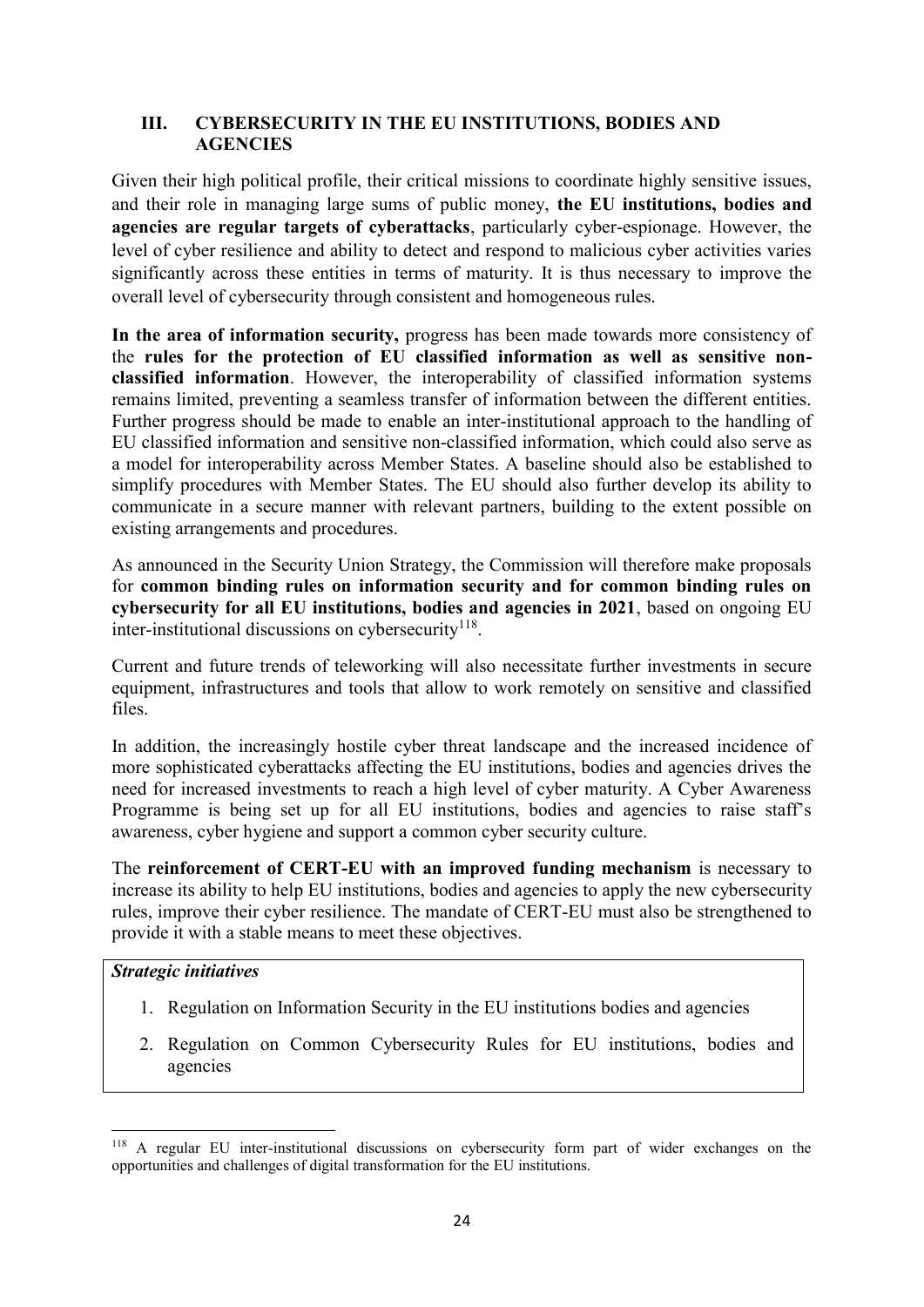3. A new legal base for CERT-EU to reinforce its mandate and funding.

### **IV. CONCLUSIONS**

The concerted implementation of this strategy will contribute to a cybersecure digital decade for the EU, to the achievement of a Security Union, and to the strengthening of the EU's position globally.

EU should drive standards and norms for world class solutions and standards of cybersecurity for essential services and critical infrastructures, as well as the development and application of new technologies. Every organisation and individual using the Internet is part of the solution in ensuring a cyber-secure digital transformation.

The Commission and the High Representative, in line with their respective competences, will monitor progress under this strategy and develop criteria for evaluation. Inputs to this monitoring should include the reports from ENISA, and the Commission's regular Security Union reports. The results will contribute to the upcoming Digital Decade objectives<sup>119</sup>. In line with their respective competences, the Commission and the High Representative will continue to liaise with Member States to identify practical measures to bridge the four cybersecurity communities in the EU of critical infrastructure and internal market resilience, justice and law enforcement, cyber diplomacy and cyber defence, where necessary. In addition, the Commission and the High Representative will continue to engage with the multi-stakeholder community, underlining the need for everyone who uses the Internet to play their part in maintaining a global, open, stable and secure cyberspace, where everyone can safely live their digital lives.

<sup>119</sup> As announced in the Commission Work Programme 2021.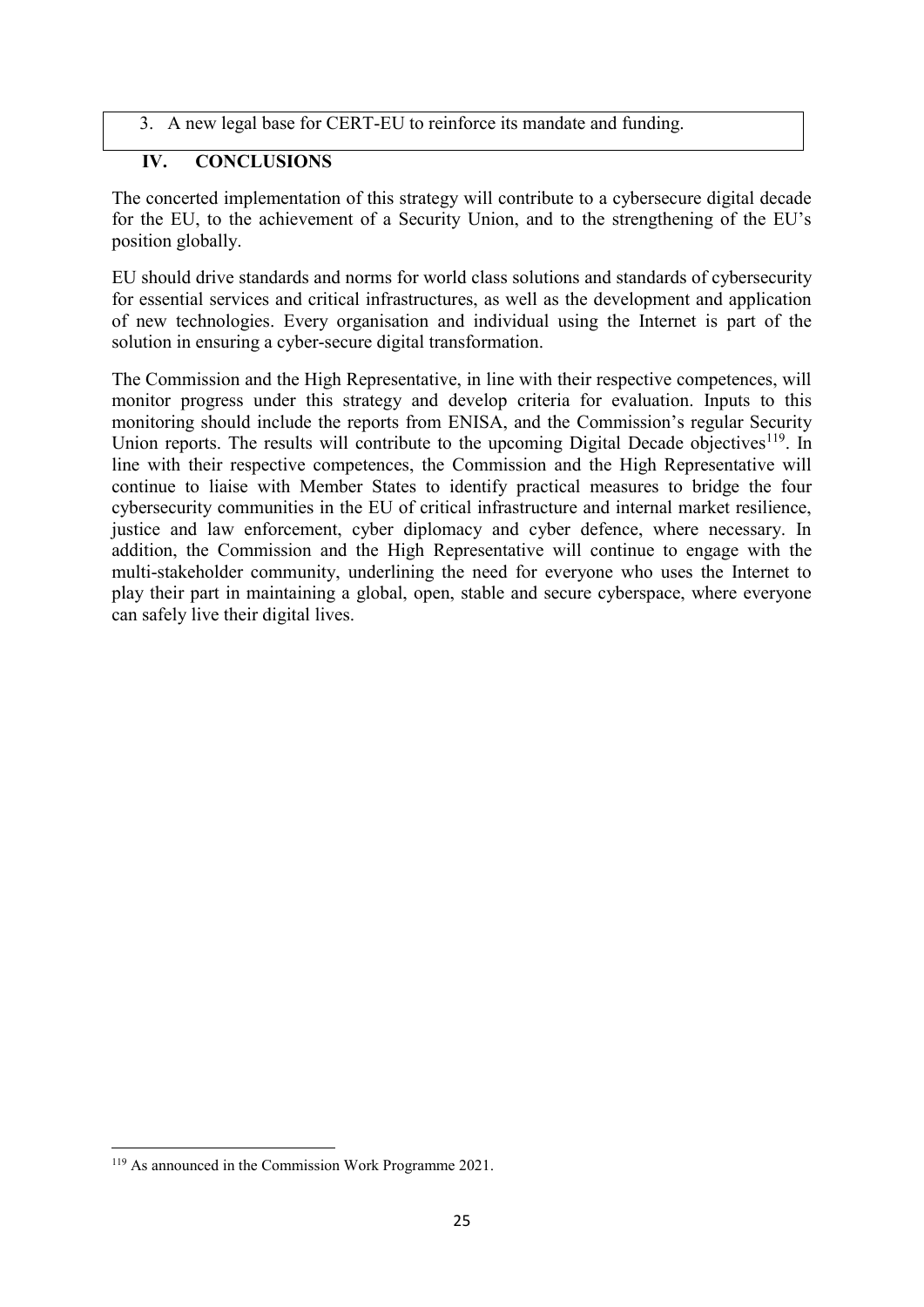# Appendix: Next steps on cybersecurity of 5G networks

Based on the results of the review of the Commission Recommendation on the Cybersecurity of 5G networks<sup>120</sup>, the next steps in the coordinated work at EU level should focus on three key objectives and on main actions for the short and mid-term set out in the table below, to be implemented by Member States authorities, the Commission and ENISA.

The first priority for the next phase is to **complete the implementation of the Toolbox at national level and to address the issues identified in the Progress report of July 2020**. In this context, some of the Toolbox Strategic measures would benefit from **enhanced coordination work or exchange of information** within the NIS Work Stream, as already identified in the Progress report, which could potentially lead to the development of **best practices or guidance**. As regards Technical measures, ENISA could provide further support, building on the work they have already done and investigating certain topics more in-depth, as well as **developing a comprehensive overview of all relevant guidelines on 5G cybersecurity requirements for mobile network operators.**

Secondly, Member States emphasised the importance of keeping abreast of developments through the **continuous monitoring of evolutions in the technology, 5G architecture, threats and 5G use cases and applications, as well as external factors,** in order to be able to **identify and address new or emerging risks**. Moreover, a number of aspects in the initial risk analysis should be looked into further, notably to ensure it addresses the entire 5G ecosystem, including all relevant parts of the network infrastructure and of the 5G supply chain. While the Toolbox has been designed as a flexible and adaptable instrument, if necessary, steps could be taken in the medium term to augment or amend it, in order to ensure it remains comprehensive and up-to-date.

Thirdly, **EU-level actions** should continue to be taken to support and complement the Toolbox objectives and to fully integrate them into relevant Union and Commission policies, notably following up on the actions announced by the Commission in its Communication on the Toolbox of 29 January  $2020^{121}$  in a broad range of areas (e.g. EU funding for secure 5G networks, investments in 5G and post-5G technologies, trade defence instruments and competition to avoid distortions in the 5G supply market, etc.).

**Where appropriate, detailed arrangements and milestones for the main actions set out below should be agreed by the lead actors in early 2021.**

| Key objective 1: Ensuring convergent national approaches for effective risk mitigation across the<br>EU |                                                           |                    |  |
|---------------------------------------------------------------------------------------------------------|-----------------------------------------------------------|--------------------|--|
| <b>Areas</b>                                                                                            | Main short- and mid-term actions                          | <b>Lead actors</b> |  |
| <b>Toolbox</b>                                                                                          | Complete the implementation of the measures recommended   | Member             |  |
| implementation by                                                                                       | in the Toolbox conclusions by the second quarter of 2021, | <b>States</b>      |  |
| <b>Member States</b>                                                                                    | with periodic stocktaking within the NIS Work Stream.     | authorities        |  |
| <b>Exchange of</b>                                                                                      | Intensify exchanges of information and consider possible  | Member             |  |

<sup>1</sup> <sup>120</sup> Commission Report on the impacts of the Commission Recommendation 2019/534 of 26 March 2019 on the Cybersecurity of 5G networks.

 $121$  Commission Communication COM (2020)50, Secure 5G deployment in the EU - Implementing the EU toolbox, 29 January 2020.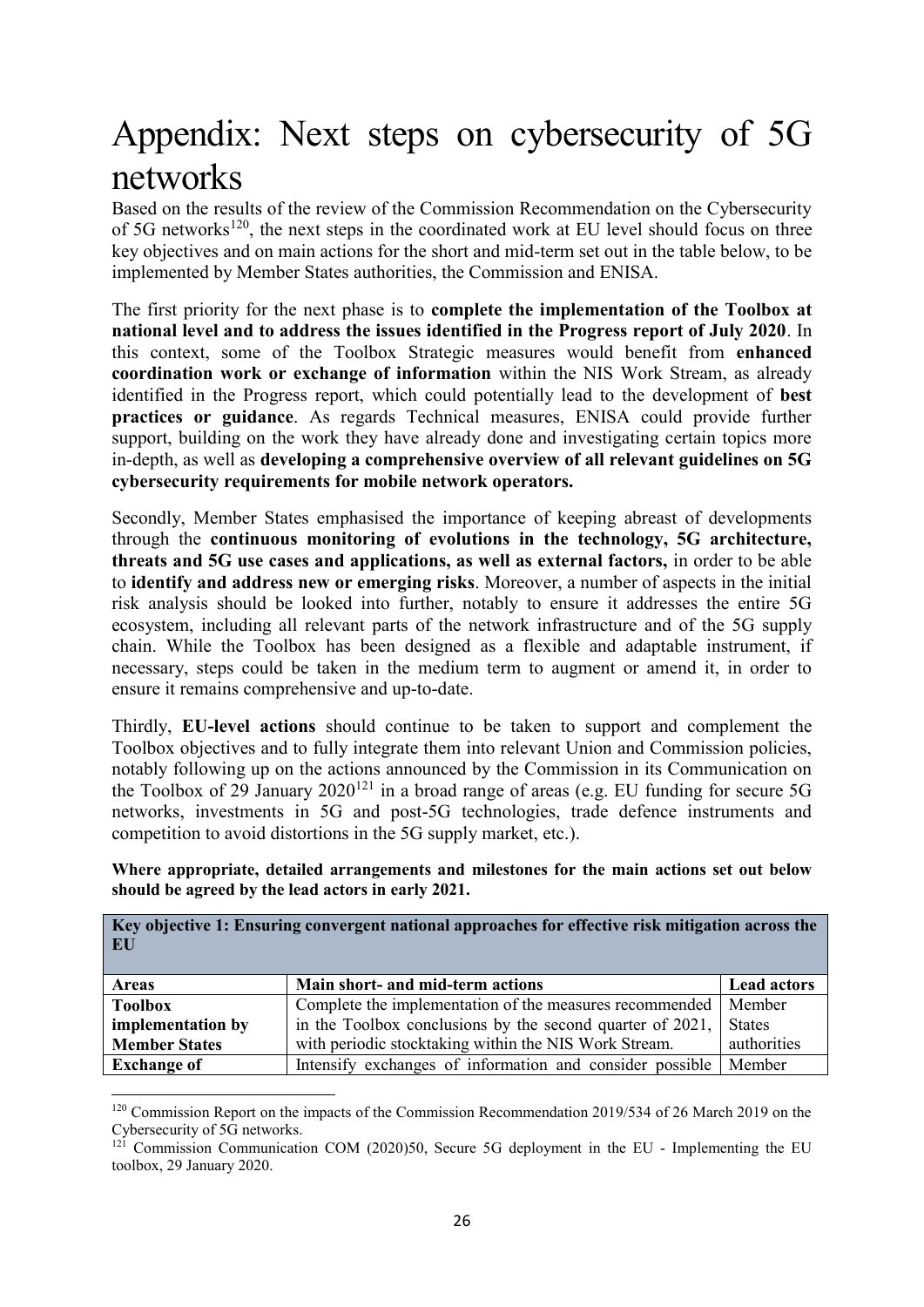| information and best         | best practices, in particular about:                                                                              | <b>States</b>               |
|------------------------------|-------------------------------------------------------------------------------------------------------------------|-----------------------------|
| practices on strategic       | Restrictions on high-risk suppliers (SM03) and                                                                    | authorities,                |
| measures related to          | measures related to the provision of managed                                                                      | Commission                  |
| suppliers                    | services (SM04);                                                                                                  |                             |
|                              | Supply chain security and resilience, notably<br>$\qquad \qquad \blacksquare$                                     |                             |
|                              | following up on the survey conducted by BEREC                                                                     |                             |
|                              | about SM05-SM06.                                                                                                  |                             |
| <b>Capacity building and</b> | Conduct technical deep-dives and develop<br>common                                                                | ENISA,                      |
| guidance on technical        | guidance and tools, including:                                                                                    | Member                      |
| measures                     | A comprehensive and dynamic matrix of security                                                                    | <b>States</b>               |
|                              | controls and best practices for 5G security;                                                                      | authorities                 |
|                              | Guidance in support of implementation of selected                                                                 |                             |
|                              | technical measures from the Toolbox.                                                                              |                             |
|                              | Key objective 2: Supporting continuous exchange of knowledge and capacity building                                |                             |
|                              |                                                                                                                   |                             |
| <b>Areas</b>                 | Main short- and mid-term actions                                                                                  | <b>Lead actors</b>          |
| <b>Continuous knowledge</b>  | Organise knowledge building activities on technology and                                                          | ENISA,                      |
| building                     | related challenges (open architectures, 5G features - e.g.                                                        | Member                      |
|                              | virtualisation, containerisation, slicing etc.), threat landscape                                                 | states                      |
|                              | evolutions, real-life incidents, etc.                                                                             | authorities,                |
|                              |                                                                                                                   | other                       |
|                              |                                                                                                                   | stakeholders                |
| <b>Risk assessments</b>      | Update and exchange information on updated national risk                                                          | Member                      |
|                              | assessments                                                                                                       | <b>States</b>               |
|                              |                                                                                                                   | authorities,                |
|                              |                                                                                                                   | Commission,                 |
| <b>Joint EU-funded</b>       |                                                                                                                   | <b>ENISA</b>                |
|                              | Provide financial support to projects supporting the Toolbox                                                      | Member<br><b>States</b>     |
|                              |                                                                                                                   |                             |
| projects to support the      | implementation using EU funding, notably under the Digital                                                        |                             |
| <b>Toolbox</b>               | Europe Programme (e.g. capacity building projects for                                                             | authorities,                |
| implementation               | national authorities, test beds or other advanced capacities,                                                     | Commission                  |
|                              | $etc.$ )                                                                                                          |                             |
| <b>Cooperation among</b>     | Foster collaboration and cooperation between national                                                             | Member                      |
| stakeholders                 | in<br>5G<br>cybersecurity (e.g.<br>authorities engaged<br><b>NIS</b>                                              | <b>States</b>               |
|                              | Cooperation Group,<br>cybersecurity authorities, telecom<br>regulatory authorities) and with private stakeholders | authorities,<br>Commission, |
|                              |                                                                                                                   | <b>ENISA</b>                |
|                              | Key objective 3: Promote supply chain resilience, and other EU strategic security objectives                      |                             |
|                              |                                                                                                                   |                             |
| <b>Areas</b>                 | Main short- and mid-term actions                                                                                  | <b>Lead actors</b>          |
| <b>Standardisation</b>       | Define and implement a concrete action plan to enhance EU                                                         | Member                      |
|                              | representation in standard setting bodies as part of the next                                                     | <b>States</b>               |
|                              | steps of the work of the NIS sub-group on standardisation,                                                        | authorities                 |
|                              | in order to achieve specific security objectives, including the                                                   |                             |
|                              | interfaces<br>promotion<br>interoperable<br>facilitate<br>to<br>of                                                |                             |
|                              | diversification of suppliers.                                                                                     |                             |
| <b>Supply chain</b>          | - Conduct an in-depth analysis of the 5G ecosystem and                                                            | Member                      |
| resilience                   | supply chain to better identify and monitor key assets and                                                        | <b>States</b>               |
|                              | potential critical dependencies                                                                                   | authorities,<br>Commission  |
|                              | - Ensure the functioning of the 5G market and supply chain                                                        |                             |
|                              | is in line with EU trade and competition rules and<br>objectives, as defined in the Commission Communication of   |                             |
|                              | 29 January, and that FDI screening is applied to investment                                                       |                             |